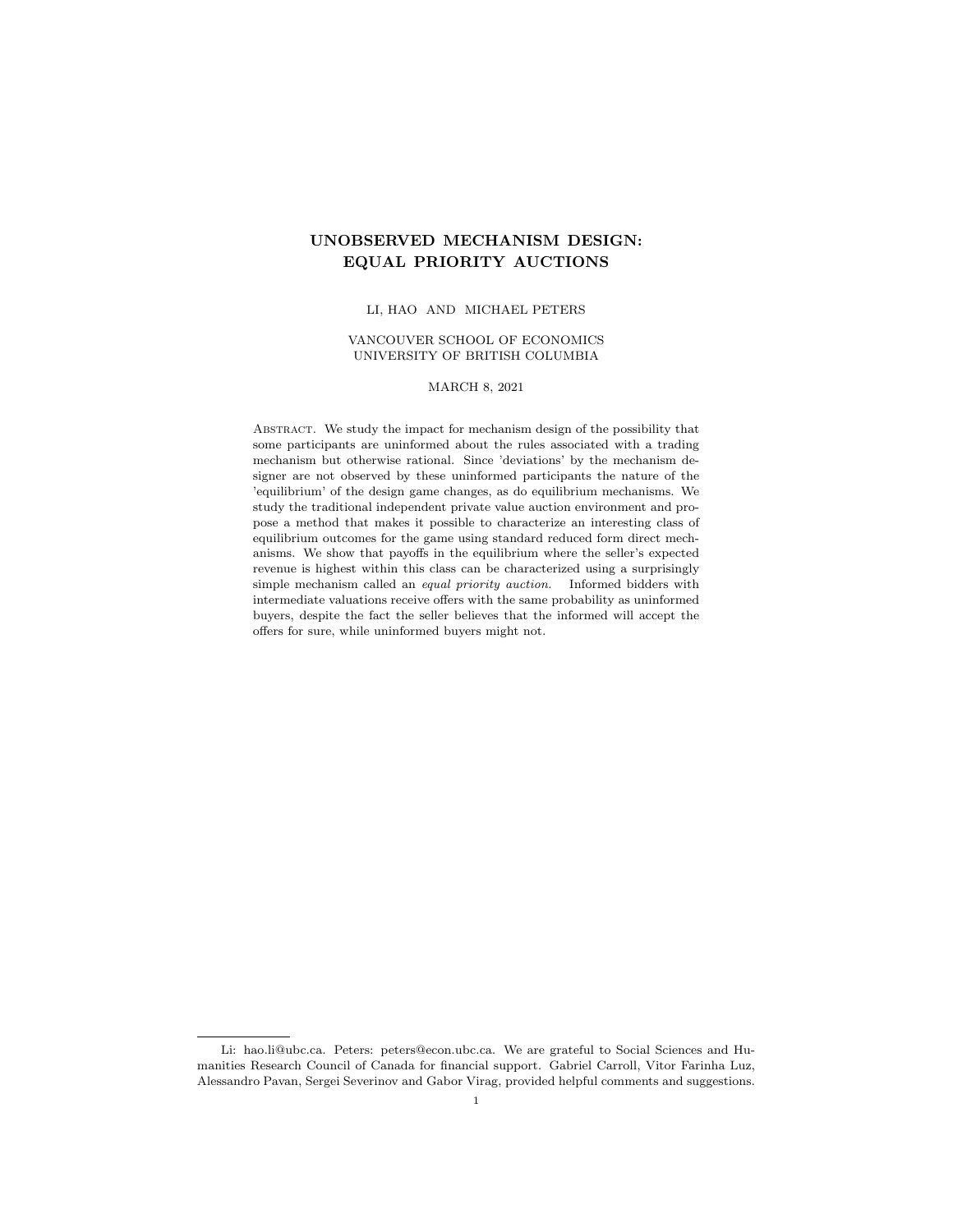### 1. INTRODUCTION

There is an acronym that floats around the internet - TLDNR - that explains why no one reads your email messages. It means "too long, didn't read". The long translation we adapt in this paper is "... there is undoubtedly information in your message, but its' value to me isn't likely to be as high as what I could get by reading something else". We refer to this as 'rational ignorance'.

The message of this paper is that this kind of behavior can impact trading mechanisms. We aren't the first to notice this. The marketing literature has documented buyers' tendency to ignore information when they make purchase decisions. The simplest commitment of all is a price commitment. Dickson and Sawyer (1990) asked buyers in supermarkets about their price knowledge as they were shopping. Only 50% of all respondents to their in store survey claimed to know the price of the object they had just taken off the supermarket shelf to put in their basket. Even when the item being placed in the basket had been specially marked down and heavily advertised, 25% of consumer did not even realize the good was on special.

Of course, having buyers be pleasantly surprised to learn that a price is lower than they expected isn't really a problem. The problem is the buyers who didn't know the price was on special, and went somewhere else to buy it. If prices can't influence buyer behavior, marketing has a problem.

We are interested in more than prices, we want to know how this kind of rational ignorance can impact trading mechanisms. We consider what is probably the best understood trading problem of all - the independent private value auction. We show that within a plausible class of equilibria - equilibria in which ignorant buyers convey no information to sellers - the revenue maximizing mechanism is something we call an equal priority mechanism.

The equal priority mechanism treats informed buyers and sellers with intermediate valuations in exactly the same way as ignorant buyers. When a mechanism chooses to attempt to trade with them, it makes them a take it or leave it price offer that is independent of any messages they may have sent. When buyers have very high or very low valuations, the seller treats messages as bids. If the seller decides to sell to one of these buyers, she will make an offer equal to the second highest bid she has received - much as she would in a standard auction.

Rationally ignorant buyers will be pooled with intermediate valuation buyers and receive a take it or leave it offer (which they might reject). In our formulation, this offer will be exactly the offer the buyers expected to receive. In other words, these buyers have rational expectations - there is nothing behavioral about them at all.

One appealing feature of the independent private value auction problem for mechanism design is that finding the revenue maximizing mechanism can be reduced to a problem of solving a maximization problem with a single parameter - the reserve price. The revenue maximizing mechanism with rationally ignorant buyers can be found by solving a problem with four parameters - harder, but still computationally tractable. The numerical solutions we have found in simple environments suggest that fixed priced trading is quite common. In fact, it is easy to show theoretically that if every buyer is equally likely to be informed or rationally ignorant, the trade will occur at a fixed price (with no auctions) much more than half the time. This may be another explanation for why auctions aren't particularly common in many consumer trading platforms.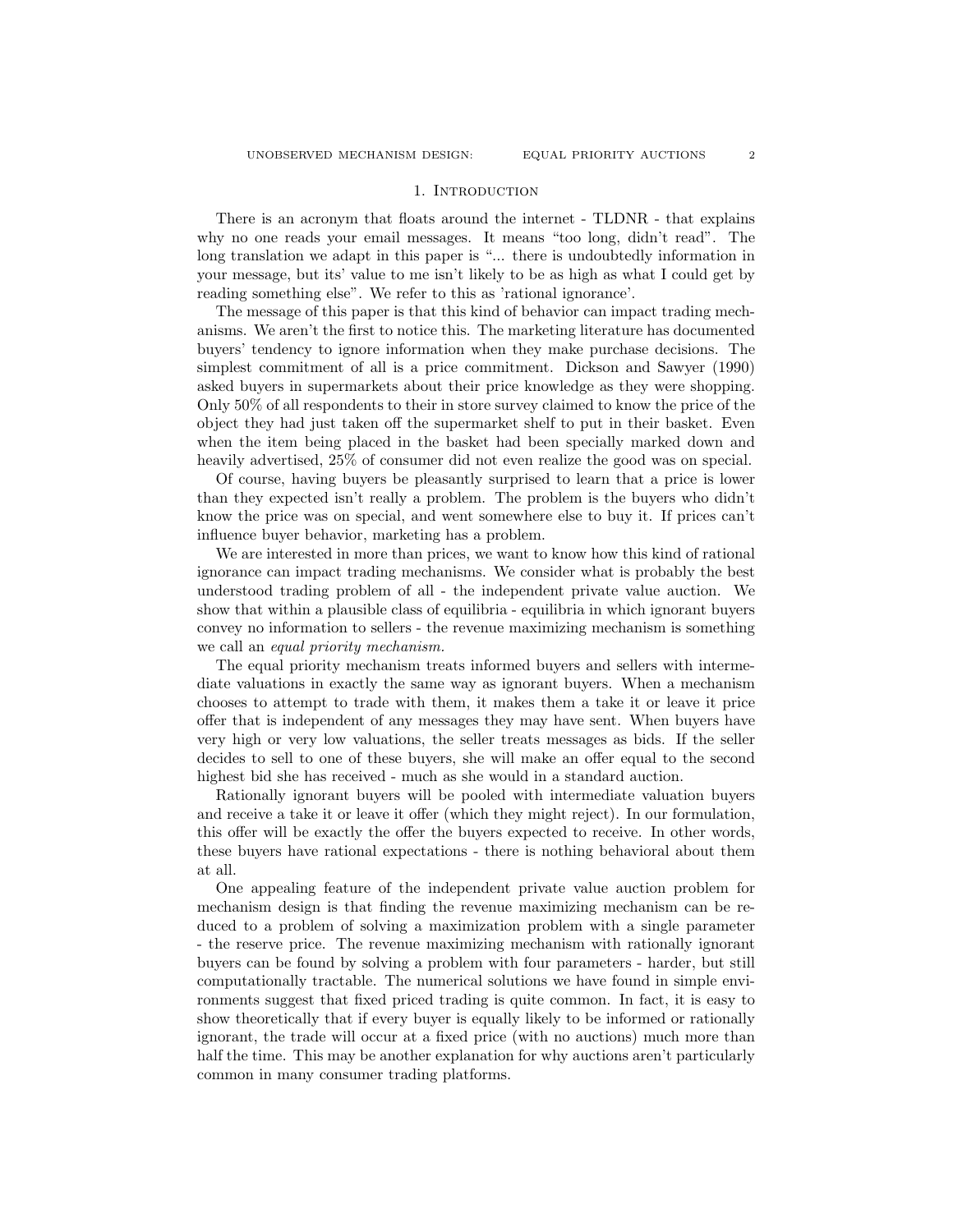One well known trading platform on which auctions are used is eBay. The environment on eBay doesn't fit our model exactly because buyers arrive randomly, but the mechanisms used by eBay resemble the equal priority action we describe below. A seller can implement something very close to what we describe here by running an auction with a 'buy it now' option, then offering the same model separately at a fixed price. Since buy it now options disappear on eBay once a buyer with a low valuation submits a bid, trade will occur at the fixed price (which should be the same as the buy it now price) a lot of the time, though auctions will continue to occur.

# 1.1. Heuristic. The formal derivation below is based on two arguments.

The first is that in an environment with uninformed buyers, standard auction mechanisms can't be supported as equilibrium even though the seller would much prefer to use them. The fault lies with the seller who can't resist the temptation of exploiting rationally ignorant buyers.

To see why, suppose the seller wants to use a second price auction with optimal reserve. This means that informed buyers read the auction rules, as they might on eBay, then realize they should bid their valuations. Uninformed buyers don't read the rules, so they only anticipate a second price auction. Acting on their expectations, they also bid their valuations.

What makes this break down is the fact that if the seller changes the auction rules, the uninformed won't realize it, and will continue to bid their valuations no matter what the seller does. A simple deviation can extract the surplus of the uninformed.

The seller can 'deviate' from the second price auction and ask for bidders to attach a coupon code to their bid. The coupon code isn't secret, it is plainly visible in the description of the bidding rules. A buyer who reads the new rules will see the coupon code and attach it to their bid.

A bidder who doesn't read won't add the code. The new mechanism commits to a second price auction for bids submitted with a code, but to treat bids with no code attached as if it were a first price auction. In other words, if the highest bid is submitted by an uninformed bidder, the seller will commit to make them an offer which is equal to their bid, instead of offering them the second highest bid.

The second argument involves how the seller should respond. The seller will want to sell to the uninformed buyers when informed buyers have low valuations. So the natural idea would be to have an auction, then if bids are too low, make an offer to the uninformed. The complication is that informed bidders don't have to bid. They can pretend to be uninformed. Since they are informed, they know when the seller will make an offer to the uninformed and what that offer will be. To prevent the informed from pretending to be uninformed, the seller has to keep the offer to the uninformed higher than she would like it to be, since the seller is never sure whether an uninformed buyer will accept the offer.

The seller then faces a trade off - keep the offer high and fully separate the informed from the uninformed, or lower the take it or leave it offer and allow some of the informed buyer to pool with the uninformed. We show that the latter is always revenue maximizing, which is where the equal priority phrase comes from in our title.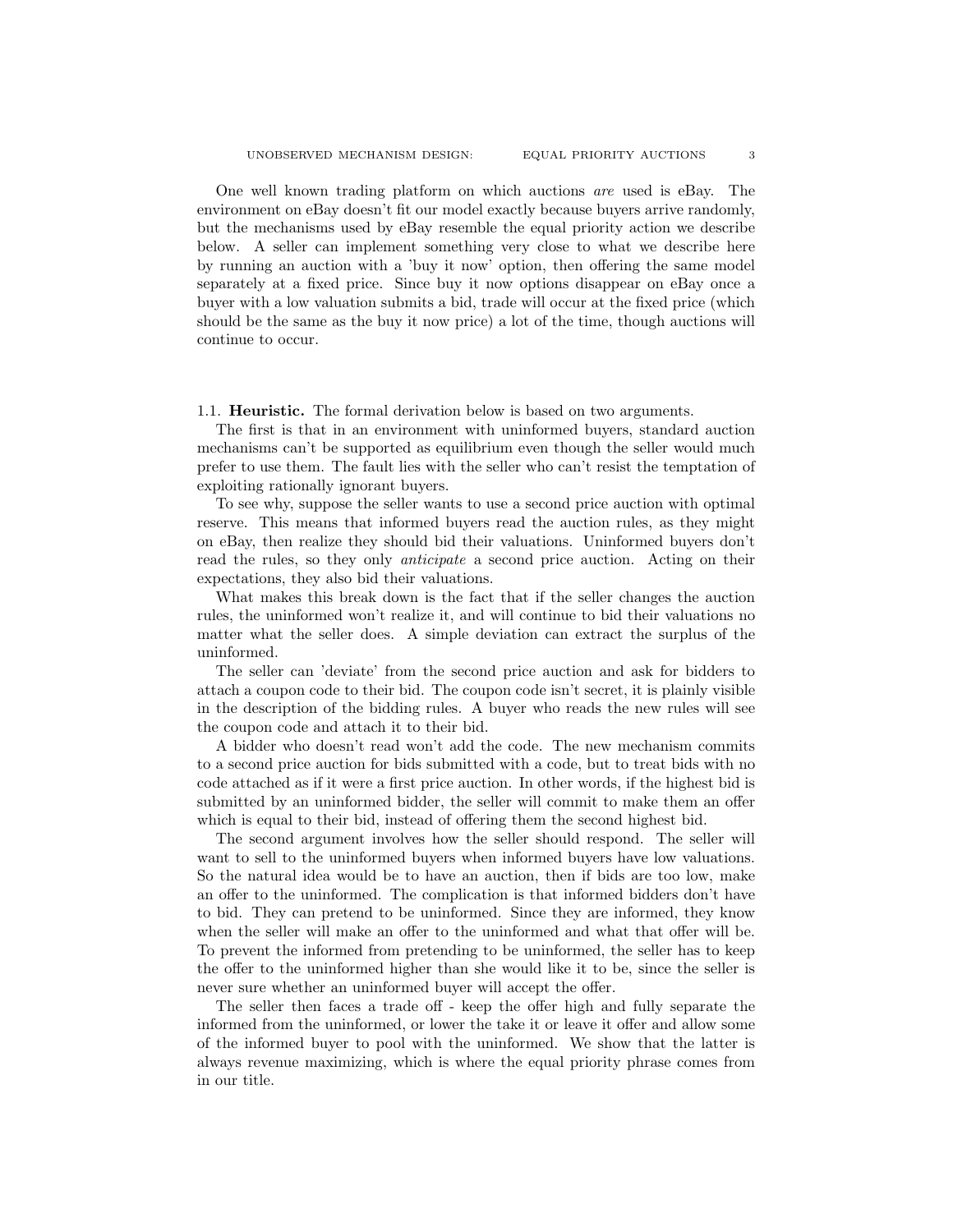1.2. Literature. As mentioned above, the idea that consumers might not notice prices is an old one in the marketing literature, as in Dickson and Sawyer (1990) and references therein. The approach had been used earlier in economics, as in, say Butters (1977), in which buyers randomly observe price offers in a competitive environment. In that literature, firms advertise prices which some buyers see, while others do not.<sup>1</sup> These papers considered the same problem that we do, which is how this unobservability would affect the prices that firms offer. The difference here is that we are interested in mechanisms, not prices.

What ignorant buyers do is to provide type dependent outside options to informed buyers. This is one of the most basic problems in the literature on competing mechanisms. One example is the paper by McAfee (1993). His model had buyers whose outside option involved waiting until next period to purchase in a competing auction market just like the one in the current period. He imposed large market assumptions to ensure that the value of these outside options was independent of the reserve price that any seller in the existing market chose.

In our paper, the value of this outside option depends on the nature of the mechanism the seller chooses for the informed. This makes it resemble the later papers on competing mechanisms (at least in terms of outside options) like Virag (2010) who studies finite competing auction models where a seller who raises her reserve price increases congestion in other auctions, or Hendricks and Wiseman (2020) who study the same problem in a sequential auction environment.

With buyers potentially uninformed of the selling mechanism but nonetheless having rational expectations, the seller's commitment power is limited. There is an extensive literature on limited commitment (for example Bester and Strausz (2001), Kolotilin et al. (2013), Liu et al. (2014), or Skreta (2015)). To our knowledge, our model is the first to study commit with respect to a subset of traders involved in the same transaction.

A recent paper by Akbarpour and Li (2020) provides another model of limited commitment. They assume that each individual buyer only observes the part of the seller's commitment in relation to the buyer's own report, and impose a "credibility" constraint that the seller does not wish to secretly alter other parts of the commitment. The logic we described above explaining why the second price auction can't survive as an equilibrium is used in a similar way in their paper. The difference between their approach and ours is that they assume the credibility constraint applies to all buyers and describe mechanisms that are immune to this constraint. Here we assume that credibility is an issue only for some buyers and find optimal mechanisms.

Our informed buyers can 'prove' they are informed in the same sense as Ben-Porath et al. (2014). The main difference is that they assume that the social choice function is known by all the players, while in our model the driving force is the presence of buyers who are uninformed of the seller's mechanism. They also assume players have complete information about the state, but in our model only buyers know their own valuations.

Finally, our informed buyers can pretend they are uninformed but not the other way around. The one-sidedness of this incentive condition is similar to Denekere and Severinov (2006), who study an optimal non linear pricing problem with a

<sup>&</sup>lt;sup>1</sup>See also Varian (1980), or Stahl (1994). Varian calls buyers informed if they see prices of all firms, and uninformed if they do not.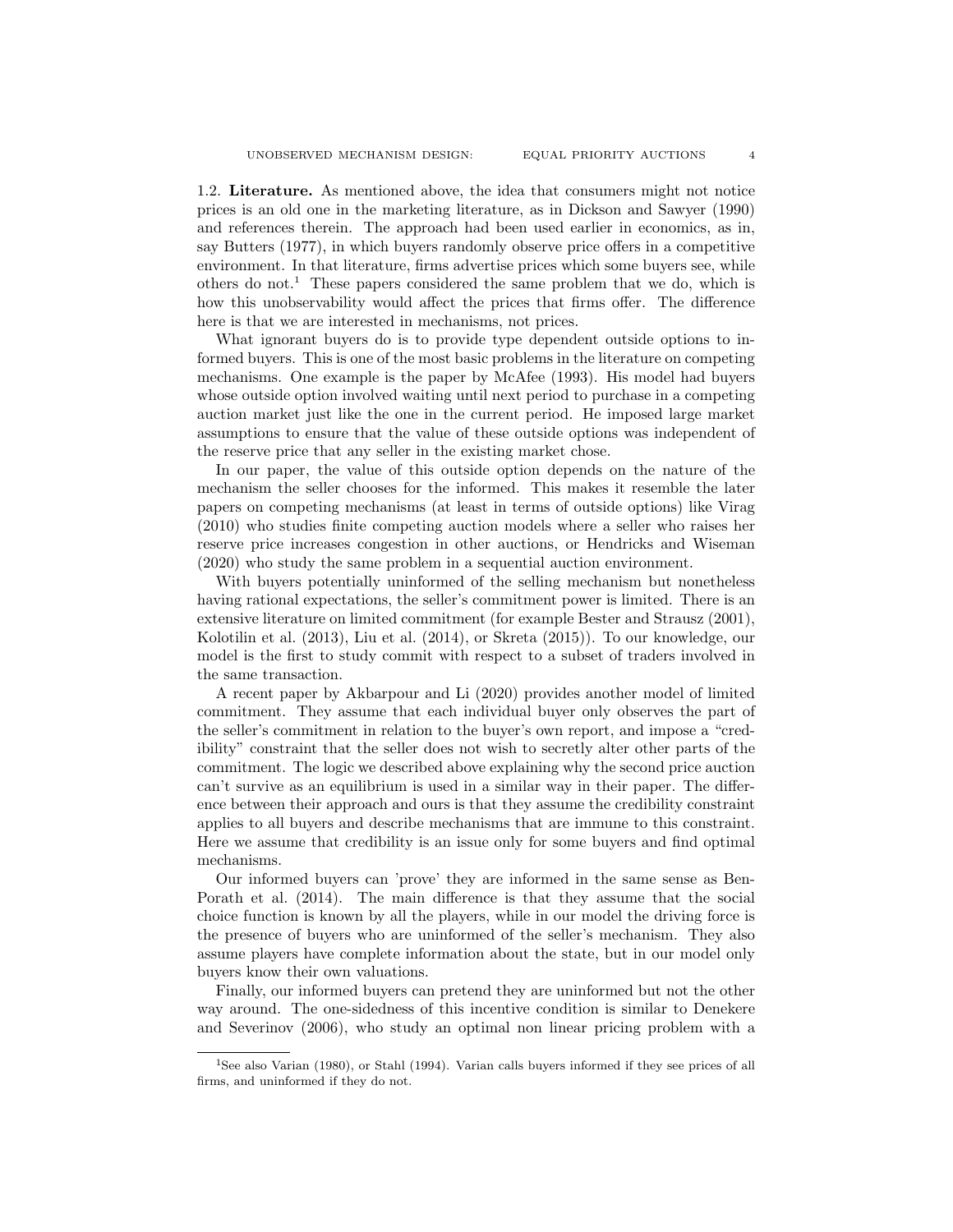fraction of consumers constrained to reporting their valuations truthfully. As in our paper, a 'password' mechanism separates 'honest' consumers from 'strategic' consumers who can misrepresent their valuations costlessly. The main difference is that we start with a standard independent private value auction problem rather than a non linear pricing problem. More importantly, our uninformed buyers are uncommunicative in the class of equilibria we focus on, but they are rational rather than behavioral or face prohibitive communication cost.

### 2. Unobserved Mechanism Design

There are *n* potential buyers of a single homogeneous good. Each buyer has a privately known valuation w that is independently drawn from the interval  $[0, 1]$ . Assume for the moment, all valuations are distributed according to some distribution  $F$  with strictly positive density  $f$ . Buyers' payoff when they buy at price  $p$  is given by  $w - p$ . The seller's cost is zero, so the profit from selling at price p is just p.

Each buyer is informed about the rules of the seller's mechanism with probability  $(1 - \alpha)$ . Otherwise a buyer is rationally ignorant and pays no attention to the rules of the mechanism.

Define

$$
\pi(w) = (1 - F(w))w
$$

as the revenue function from a take-it-or-leave-it offer  $w$  to uninformed buyers. In what follows,<sup>2</sup> we restrict attention to distribution functions such that  $\pi(w)$  is strictly concave. Following the standard auction literature, we also define

$$
\phi(w) = w - \frac{1 - F(w)}{f(w)}
$$

as the virtual valuation function for informed buyers. We have  $\phi(0) < 0$  and  $\phi(1) = 1$ , and so  $\phi(w)$  crosses 0 at least once. Since  $\pi'(w) = -\phi(w) f(w)$ , concavity of  $\pi(\cdot)$  implies that  $\phi(w)$  crosses 0 only once. Let the crossing point be r<sup>\*</sup>; this is also the unique maximizer of  $\pi(w)$ . Furthermore,  $\phi(w)$  is strictly increasing in v for  $w \geq r^{*3}$ . The valuation  $r^{*}$  represents the optimal reserve price in a standard auction, regardless of the number of buyers.<sup>4</sup> That is, when  $\alpha = 0$ , the seller's outside option is always 0, so the reserve price is such that the virtual valuation of the buyer with  $w$  at the reserve price is equal to the seller's outside option.

There is a *common* message space  $M$  which is used by all buyers to communicate with the seller. For example,  $M$  might be the set of possible browsing histories for a buyer. A message from buyer  $i$  will be denoted  $b_i$ . We make no assumptions on

<sup>2</sup>The concavity assumption is used when we characterize the optimal equal priority auction and show that it achieves an equilibrium of our unobserved mechanism design game. It is not used in Theorem 1.

<sup>&</sup>lt;sup>3</sup>At any  $w \in (0,1)$ , if  $f(w)$  is non-decreasing, then by definition  $\phi(w)$  is strictly increasing; if  $f(w)$  is strictly decreasing at w and if  $\phi(w) \geq 0$ , then  $\phi(w)$  is strictly increasing in w, because concavity of  $\pi(w)$  implies that  $\phi(w)f(w)$  is strictly increasing in w.

 ${}^{4}$ In much of the auction literature, the seller has the fixed outside option of keeping the good. The virtual valuation function  $\phi(w)$  is assumed to be strictly increasing to simplify the analysis (the "regular case" in Myerson (1981)). In our model, the seller's outside option in an auction with informed buyers is to give it to an uninformed buyer with a take-it-or-leave-it offer, and is endogenous. We do not need to assume that  $\phi(w)$  is strictly increasing for valuations below  $r^*$ .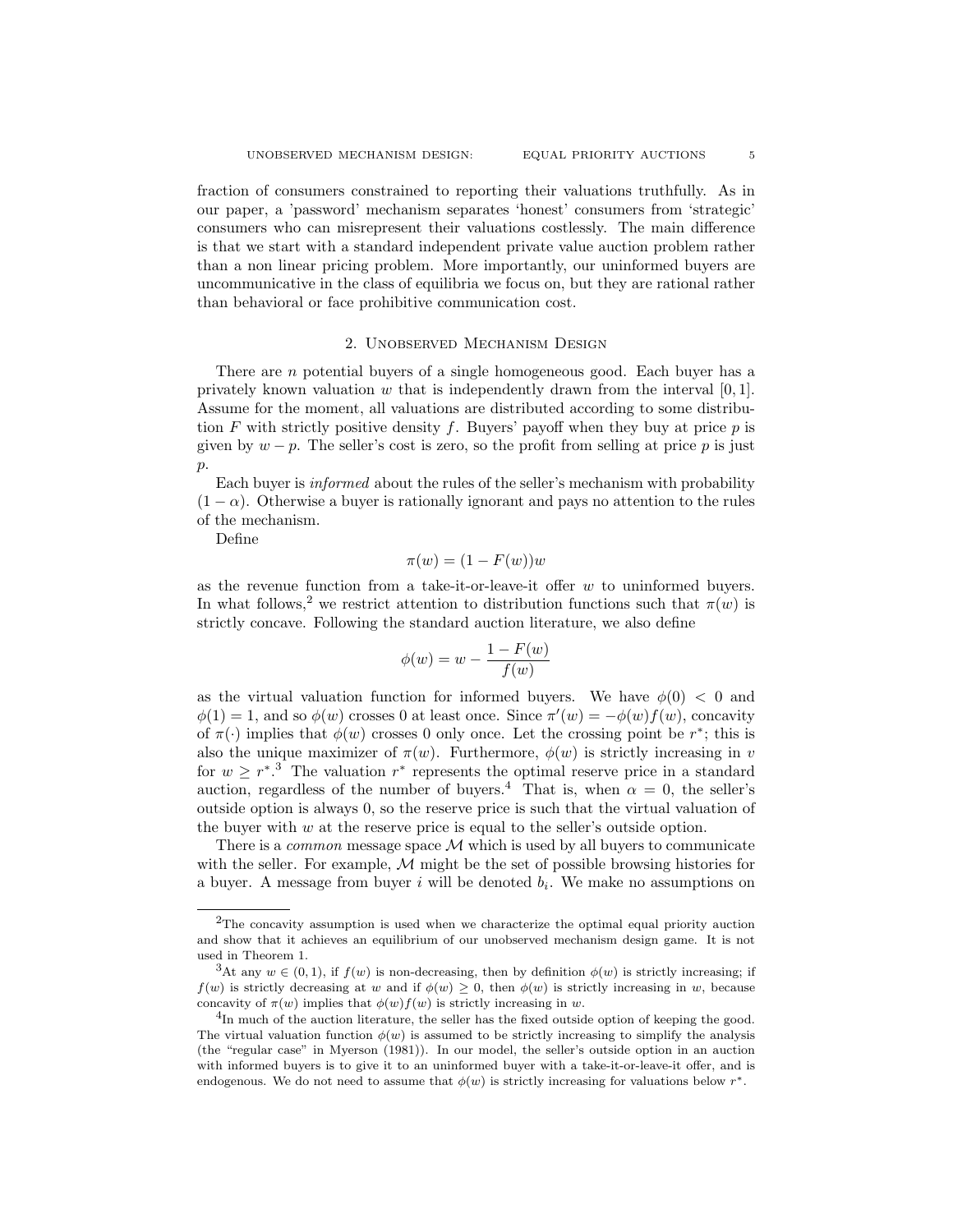M itself except that it is rich enough to embed the product of the set of buyer valuations and the interval  $[0, 1]$ . The message space  $\mathcal M$  is common knowledge.

After processing all the buyers' messages, the seller's mechanism makes an *offer* to one of the buyers.<sup>5</sup> Our assumption is that it is common knowledge that all buyers understand and believe a take it or leave it price commitment.

This offer can be refused. For the moment, we'll assume that when it is, there is simply no trade at all. This makes for a cleaner analysis of the issues we are interested in. We'll explain later the sense in which the mechanism we describe will be part of an equilibrium even if multiple offers are allowed after the first one is rejected. We'll also defer until later to show the sense in which in this environment, sellers won't offer a mechanism that commits buyers to accept offers ex post.

Whether or not a buyer has taken the time to understand how a mechanism works is private information. In what follows we'll use the convention that a buyer who has figured out the mechanism is referred to as an informed buyer. One who hasn't is just called an uninformed buyer. So buyer is type is given by the pair  $(v_i, \tau_i)$ , where  $v_i \in [0, 1]$  and  $\tau_i \in \{\epsilon, \mu\}$ , where  $\epsilon$  means informed, and  $\mu$  means uninformed. Each buyer has type  $\mu$  with probability  $\alpha$  that is independent of their valuation or the types of the other bidders.

A mechanism  $\gamma$  for the seller is a collection  $\{\mathcal{M}, (p_i, q_i)_{i=1}^N\}$ , where  $\mathcal M$  is the common message space,  $p_i$  is a mapping from a profile of messages  $(b_1, \ldots, b_N)$  to a take-it-or-leave-it offer designed for buyer  $i$ , while  $q_i$  maps the same set of messages into the probability with which the offer will actually be made to buyer i. The mapping  $q_i$  must satisfy

$$
\sum_i q_i (b_1,\ldots,b_N) \leq 1
$$

for every profile of messages. Let  $\Gamma$  be the set of feasible mechanisms.<sup>6</sup>

**Definition.** The imperfect information game  $\mathcal{G}(\alpha)$  is defined to be the extensive form game of imperfect information in which the seller first commits to some  $\gamma \in$ Γ, the informed buyers send messages to the seller that depend on  $γ$ , and the uninformed send messages that are independent of  $\gamma$ . Allocations and final payoffs are determined by the mechanism  $\gamma$ , the realized messages, and the acceptance decisions of any buyer who receives an offer. The parameter  $\alpha$  gives the common belief with which each buyer and the seller believes that each of the buyers is uninformed.

A strategy rule in  $\mathcal{G}(\alpha)$  for buyer i is a function  $\sigma_i : [0,1] \times {\epsilon, \mu} \times \Gamma \to$  $\Delta(M)$  that specifies what message the buyer will send for each of the valuations conditional on whatever the buyer knows about the seller's mechanism. Since an

<sup>5</sup> In the standard mechanism design paradigm, a mechanism produces an allocation according to a mapping from messages. Representing the output of a mechanism as an offer instead of an allocation has no implications. This is no longer the case in our unobserved mechanism problem. See section 4.1 for additional comments on modeling the output of an unobserved mechanism as an algorithm.

<sup>&</sup>lt;sup>6</sup>We have thus restricted each mechanism  $\gamma$  in  $\Gamma$  to be a "pure" one, in that each  $p_i$  maps a profile of messages to a single price, instead of a distribution of prices. This can be easily dropped without affecting the formalism; for the equilibria we construct in the paper this restriction is without loss.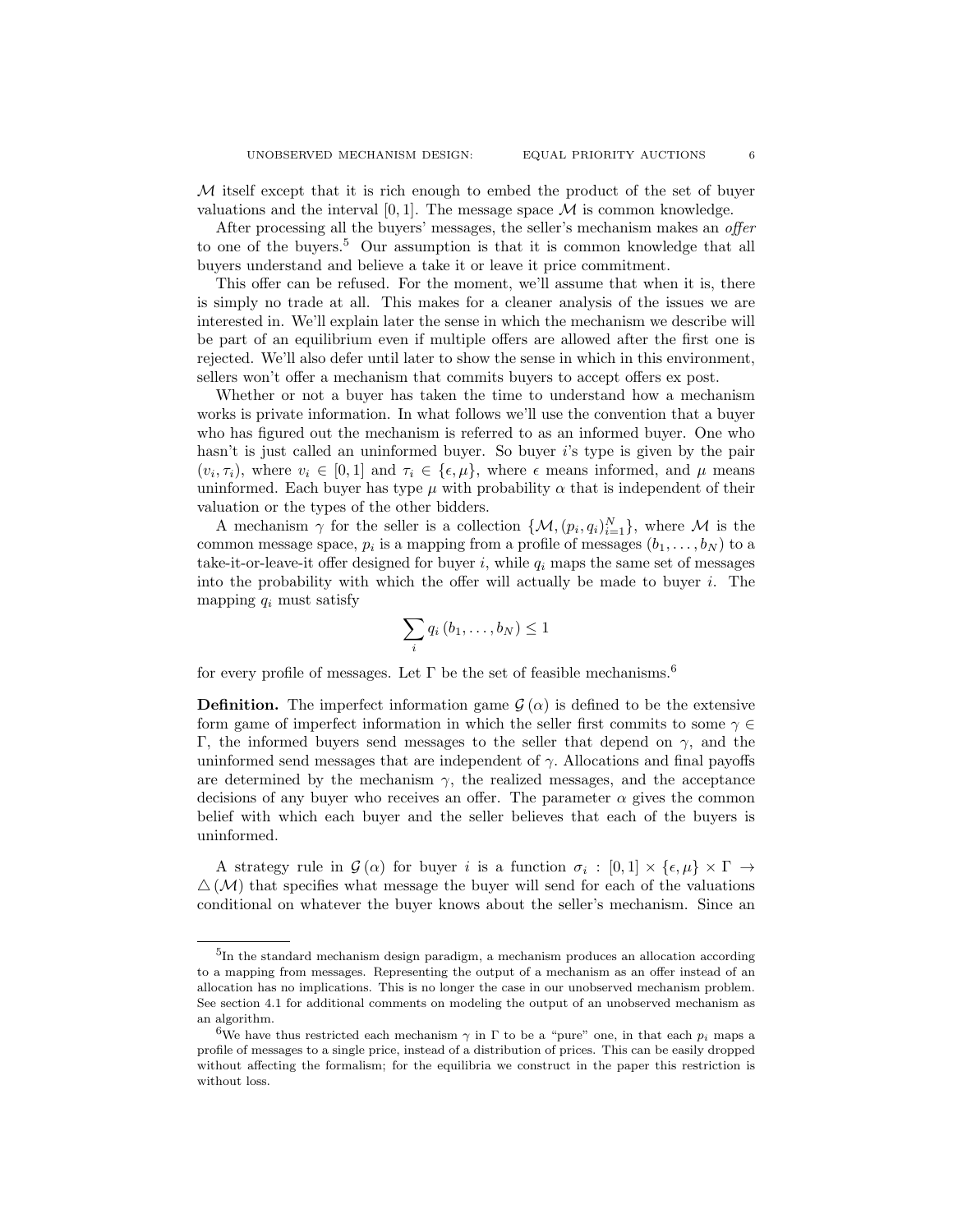uninformed buyer never sees the mechanism a seller offers, we have the informational constraint

$$
\sigma_i(v_i, \mu, \gamma) = \sigma_i(v_i, \mu, \gamma') = \sigma_i(v_i, \mu)
$$

for all  $\gamma$  and  $\gamma'$ . We retain this assumption throughout the paper.

As mentioned above, informed buyers can pretend to be uninformed, but not conversely. This allows the seller to identify informed buyers by, for example, providing a coupon code that must be submitted with a bid. One of the stranger properties of equilibrium in this game is that pure strategy (for the seller) equilibrium typically won't exist. If such equilibrium did exist, uninformed bidders would guess the coupon code. This is just because of the fact that strategies are common knowledge in any Nash based equilibrium. This is just another way of saying that uninformed bidders have 'rational expectations'.

Once the uninformed guess the coupon code, they will submit informative bids and the seller won't be able to prevent himself from exploiting that information. To prevent the uninformed buyers from guessing this password, it has to be random. There is nothing secret about this password, it is freely available to anyone who takes the time to read the rules of the mechanism.

Refer to the seller's mixture as  $\psi \in \Delta(\Gamma)$ . Let  $R(\gamma, (\sigma_i(\cdot, \cdot, \gamma))_{i=1}^n)$  be the expected revenue for the seller from mechanism  $\gamma$  when an uninformed buyer i uses strategy  $\sigma_i(\cdot,\mu)$  an informed buyer i uses  $\sigma_i(\cdot,\epsilon,\gamma)$ .

A perfect Bayesian equilibrium for this game is a mixture  $\psi$  for the seller, and pairs of strategy rules  $(\sigma_i(\cdot,\epsilon,\gamma), \sigma_i(\cdot,\mu))_{i=1}^N$  for informed and uninformed buyers respectively that satisfy the usual conditions:<sup>7</sup> for each informed buyer  $i$ ,

$$
\mathbb{E}_{v_{-i},\tau_{-i}}\left\{q_i\left(\sigma_i\left(v_i,\epsilon,\gamma\right),\sigma_{-i}\left(v_{-i},\tau_{-i},\gamma\right)\right)\cdot\max\left[v_i-p_i\left(\sigma_i\left(v_i,\epsilon,\gamma\right),\sigma_{-i}\left(v_{-i},\tau_{-i},\gamma\right)\right),0\right]\right\}
$$
\n(2.2)

$$
\geq \mathbb{E}_{v_{-i}, \tau_{-i}} \left\{ q_i \left( b', \sigma_{-i} \left( v_{-i}, \tau_{-i}, \gamma \right) \right) \cdot \max \left[ v_i - p_i \left( b', \sigma_{-i} \left( v_{-i}, \tau_{-i}, \gamma \right) \right), 0 \right] \right\}
$$

for all  $v_i \in [0,1], b' \in \mathcal{M}$  and realized  $\gamma$  from the mixture  $\psi$ ; for each uninformed buyer i,

$$
(2.3)
$$

 $(2.1)$ 

$$
\mathbb{E}_{v_{-i},\tau_{-i},\gamma} \left\{ q_i \left( \sigma_i \left( v_i, \mu \right), \sigma_{-i} \left( v_{-i}, \tau_{-i}, \gamma \right) \right) \cdot \max \left[ v_i - p_i \left( \sigma_i \left( v_i, \mu \right), \sigma_{-i} \left( v_{-i}, \tau_{-i}, \gamma \right) \right), 0 \right] \right\}
$$
\n(2.4)

$$
\geq \mathbb{E}_{v_{-i}, \tau_{-i}, \gamma} \left\{ q_i \left( b', \sigma_{-i} \left( v_{-i}, \tau_{-i}, \gamma \right) \right) \cdot \max \left[ v_i - p_i \left( b', \sigma_{-i} \left( v_{-i}, \tau_{-i}, \gamma \right) \right), 0 \right] \right\}
$$

for all  $v_i \in [0, 1]$ , and  $b_i \in \mathcal{M}$ ; and for the seller,

(2.5) 
$$
\mathbb{E}_{\gamma} \left\{ R \left( \gamma, (\sigma_i(\cdot,\cdot,\gamma))_{i=1}^n \right) \right\} \geq R \left( \gamma', (\sigma_i(\cdot,\cdot,\gamma'))_{i=1}^n \right)
$$

for all  $\gamma' \in \Gamma$ .

2.1. Relationship to standard mechanism design. Our unobserved mechanism design game is a kind of informed principal problem. The unusual part about it is that the seller has more information about the mechanism he is using than about the product itself. The equilibrium we describe has a kind of 'punishment by beliefs' aspect that is based on this.

 $7$ For simplicity we assume below that each buyer uses a pure strategy. It is straightforward to extend the following conditions to allow for mixing by buyers. The max operation appears when taking expectations because a mechanism generates an offer instead of an outcome.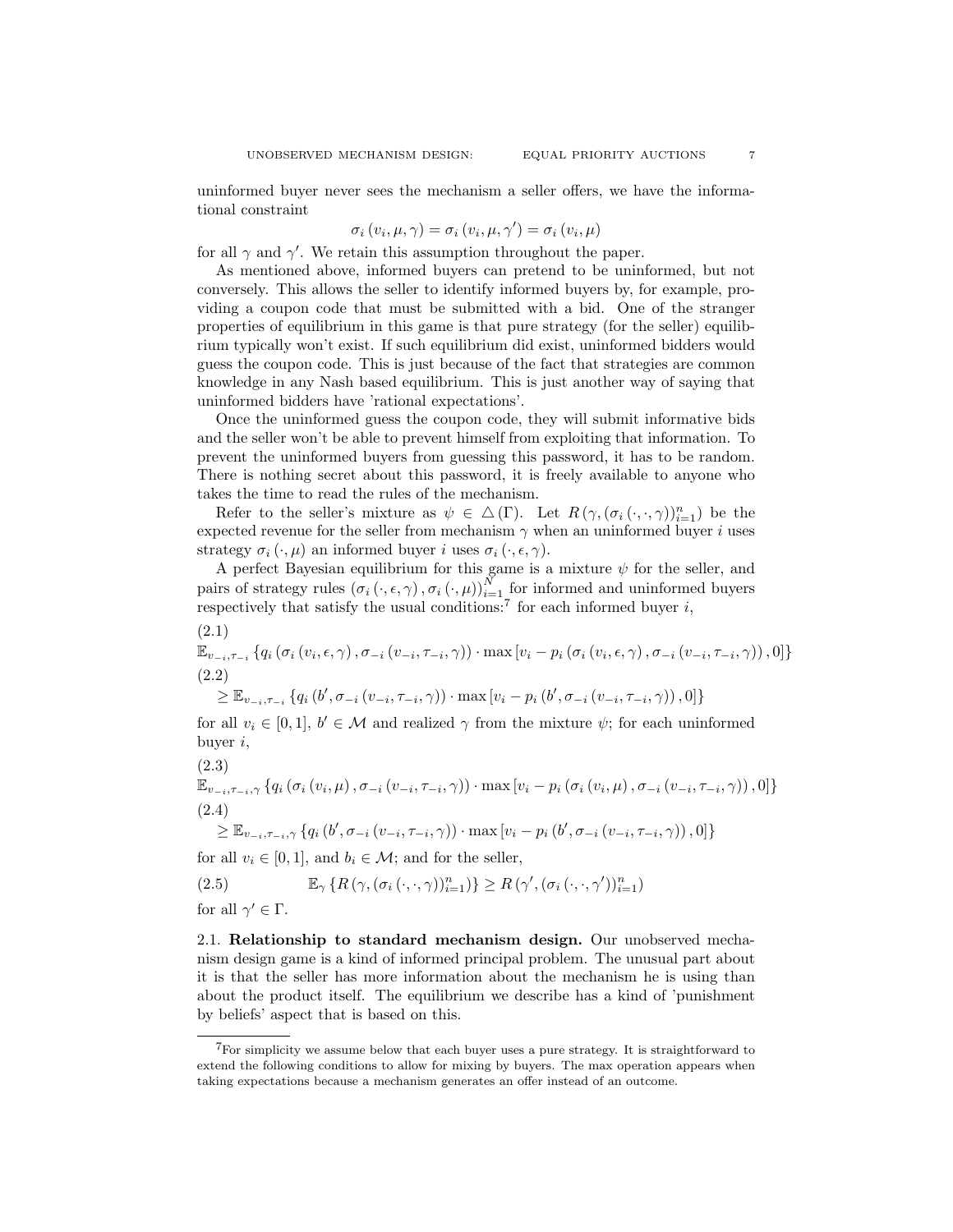For example, we have restricted the game to one in which the seller makes just a single take it or leave offer after processing messages. The seller might like to make additional offers if he makes an offer to the uninformed which is rejected. However, if the uninformed believe there is only a single offer, they can support the equilibrium by simply disappearing if they don't get the first offer. If the seller understands this he won't find it profitable to alter his mechanism to introduce these second offers.

Like all Bayesian games, in our unobserved mechanism design game, equilibrium strategies must constitute a fixed point. In its simplest form, uninformed buyers' expectations about the relationship between the messages they send and the offers they get must coincide with the actual relationship once the seller best replies to those expectations. As a result, our game potentially has many equilibrium outcomes. The source of multiplicity comes from different information contents of messages by uninformed buyers.

A babbling equilibrium is one example. No uninformed buyer will send an informative message because he or she believes the seller's mechanism won't respond to it. Since the seller thinks uninformed buyers are babbling, there is no reason for their mechanism to respond to these messages.

There may exist equilibrium outcomes in which uninformed buyers with very low valuations will separate from higher valuation buyers by saying they aren't interested in an offer. To support this, some of the uninformed who believe they will never accept a seller offer must nonetheless act as if they might accept an offer. Messages from uninformed buyers are informative of their valuations, but they expect at most one 'serious' offer. These outcomes can be constructed as straightforward extensions of what we describe below,<sup>8</sup> but the challenge is to show that the seller will commit not to make offers to uninformed buyers who say they are uninterested for incentive reasons (even when he has no better alternative).

There may also exist equilibria in which uninformed buyers send much richer information with their messages, which are effectively cheap talk. All of these alternative equilibria where uninformed buyers convey information to the seller exhibit the same logic that we describe below. For example, informative cheap talk messages allow the seller to make offers to the buyers whose messages say they are most likely to accept them. This effect tends to raise the seller's expected revenues. Yet to maintain incentive compatibility the seller has to make fairly attractive offers so that the informed are incentivized to reveal that they are informed. This makes it hard to determine whether equilibria with more information conveyed by uninformed buyers actually benefit the seller.

A natural approach to find an equilibrium outcome as a fixed point is to use the revelation principle and all the well known properties of reduced form mechanisms. The usual composition of the outcome function and the strategies can be used to create something that looks like a direct mechanism. Yet not all direct mechanisms that look incentive compatible correspond to equilibrium outcomes because

<sup>8</sup>To be precise, for any threshold valuation sufficiently close to 0, we can construct an equal priority auction in which informed buyers with intermediate valuations are pooled together with uninformed buyers with valuations above the threshold (who tell the seller that they are interested in an offer). Further, the equal priority auction is revenue maximizing conditional on the seller not making an offer to uninformed buyers with valuations below the threshold.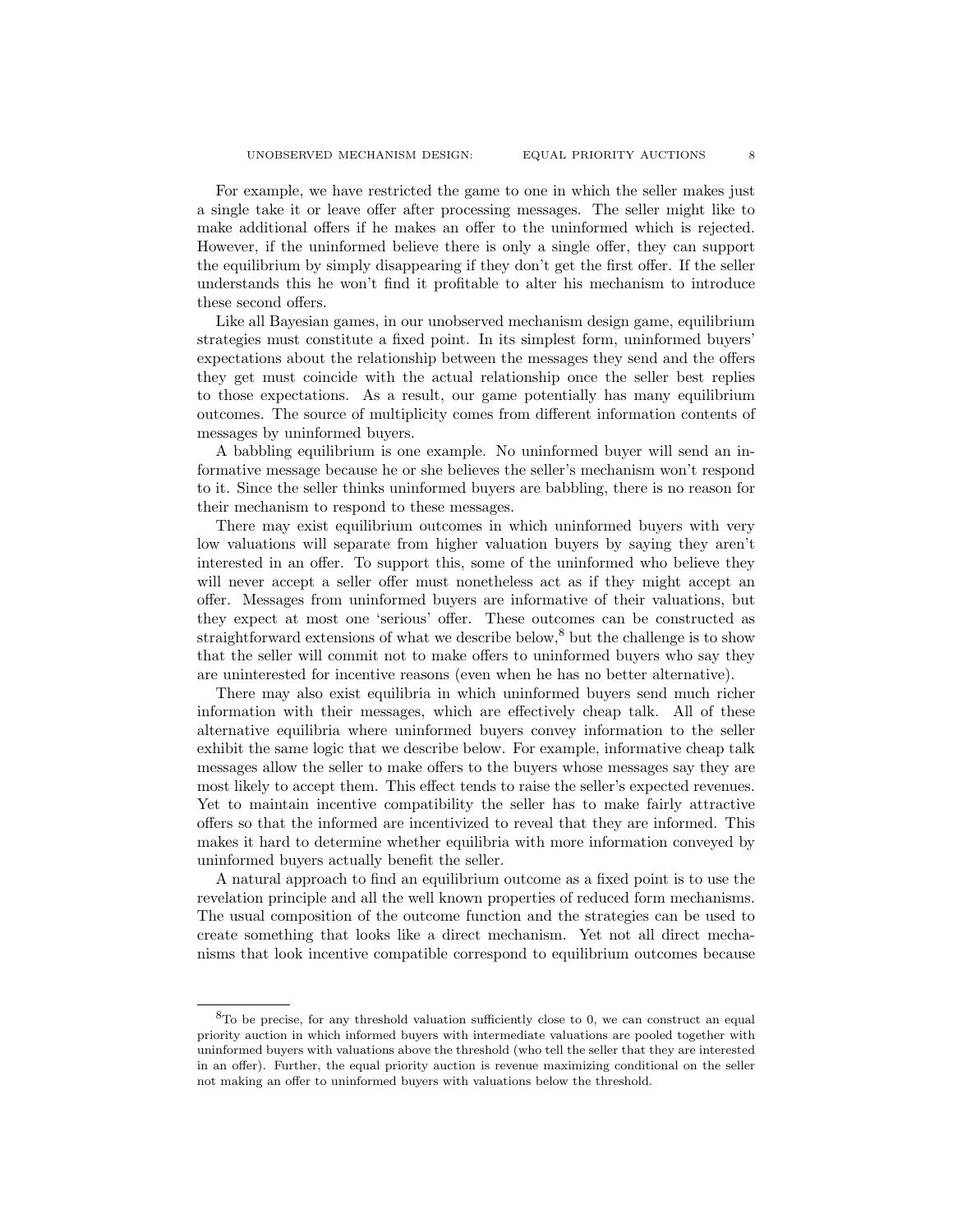uninformed buyers can only use a restricted set of communication strategies. In addition, equilibrium outcomes in which uninformed buyers learn how to participate in a direct mechanism can't correspond to equilibrium outcomes.

A conceptually workable approach is to condition the search for equilibrium outcomes as fixed points on a particular communication strategy of uninformed buyers. Given this strategy, the seller solves an optimal mechanism design problem where the objective function includes both revenues from uninformed and informed buyers, but incentive constraints are imposed only on informed buyers. These constraints require informed buyers to report their valuations truthfully and not to have strict incentives to pretend to be uninformed by adopting the latter's communication strategy. There are no incentive constraints on uninformed buyers at this stage, even if the communication strategy is informative of their valuations and is exploited by the seller. If an optimal mechanism of this kind can be characterized, then one may hope to find a fixed point by showing that the communication strategy of uninformed buyers is indeed a best response to the optimal mechanism. This last step relies on randomization by the seller in implementing the optimal mechanism to prevent uninformed buyers from participating in the mechanism in the same way as informed buyers.

There are at least three difficulties with the above approach. We have to be able to characterize optimal mechanisms for a given communication strategy of uninformed buyers. Finding a fixed point in terms of a particular communication strategies within a class can be hard. It is not clear what class of communication strategies should be considered.

2.2. Direct mechanisms. So we are going to define a special kind of direct mechanism that we can use to characterize an important class of equilibrium outcomes. In particular, it will allow us to characterize equilibrium in which the seller uses a symmetric mechanism, informed buyers use the same strategy, and uninformed buyers use uninformative messages (babble).

First we introduce notation to help define what symmetry means. In what follows the notation  $m$  always means the number of uninformed buyers. We reorder  $n$ buyers such that the first  $n-m$  of them are informed; the orders among the informed and among the uninformed are arbitrary. For each  $v = (v_1, \ldots, v_n) \in [0, 1]^n$ , and for each  $i = 1, \ldots, n-m$ , let

$$
\rho_m^i(v) = (v_i, v_2, \dots, v_{i-1}, v_1, v_{i+1}, \dots, v_{n-m}, v_{n-m+1}, \dots, v_n);
$$

that is,  $\rho_m^i(v)$  switches the positions of  $v_1$  and  $v_i$ . Now we have

**Definition.** A direct mechanism  $\delta$  is a collection of functions

$$
\left\{ \left(q_m^\epsilon, p_m^\epsilon \right)_{m=0}^{n-1}, \left(q_m^\mu, p_m^\mu \right)_{m=1}^n \right\}
$$

where  $q_m^{\tau}, p_m^{\tau} : [0, 1]^n \to [0, 1], \tau = \epsilon, \mu$ , satisfy

- $(q_m^{\tau}(v), p_m^{\tau}(v)), \tau = \epsilon, \mu$ , are invariant to  $(v_{n-m+1}, \ldots, v_n);$
- $(q_m^{\epsilon}, p_m^{\epsilon})$  are invariant to permutations of  $(v_2, \ldots, v_{n-m})$ , and  $(q_m^{\mu}, p_m^{\mu})$  are invariant to permutations of  $(v_1, \ldots, v_{n-m});$
- for all  $v$  and for all  $m$ ,

(2.6) 
$$
\sum_{i=1}^{n-m} q_m^{\epsilon} (\rho_m^i (v)) + m q_m^{\mu} (v) \le 1.
$$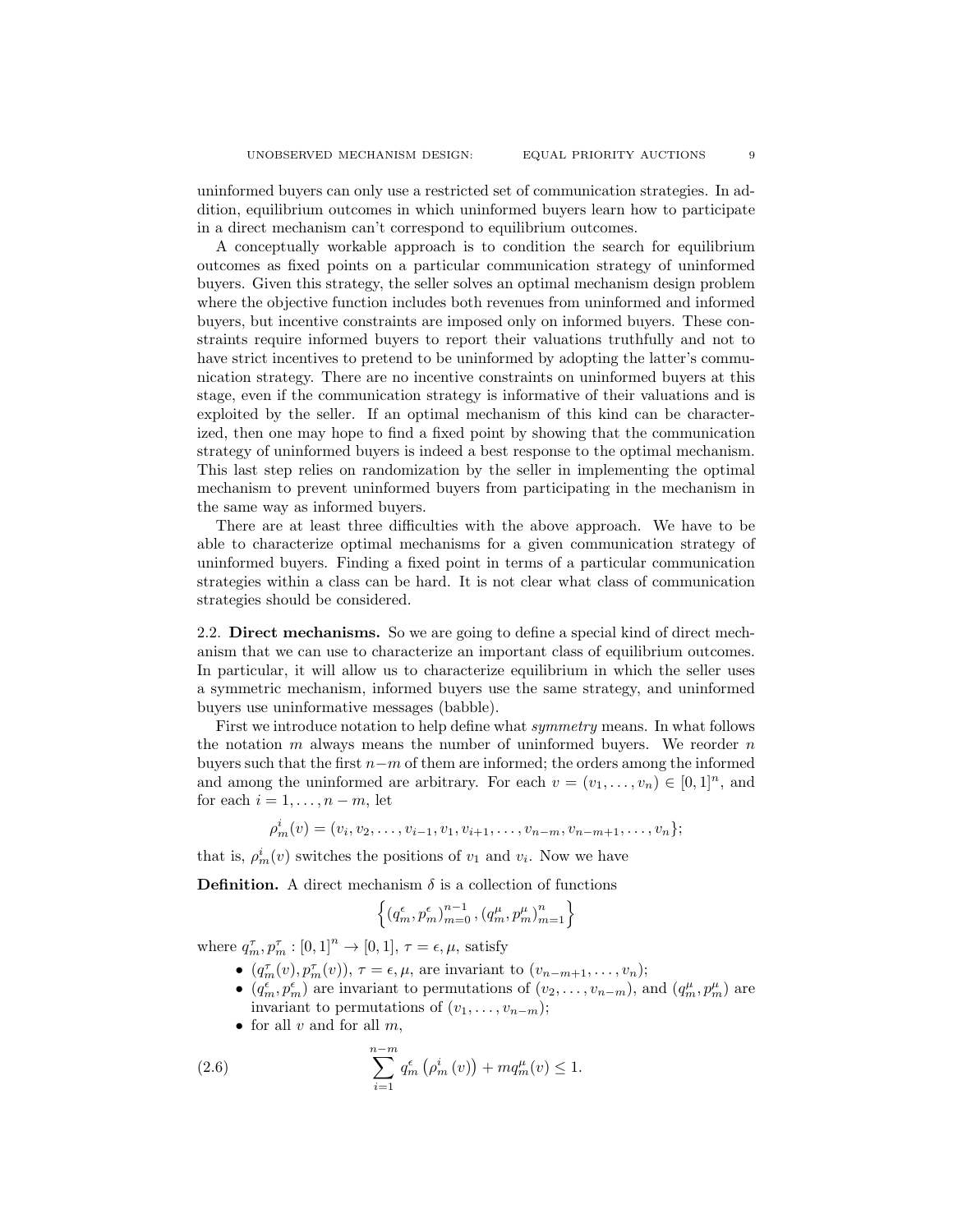The function  $q_m^{\mu}(v)$  gives the probability with which an offer  $p_m^{\mu}(v)$  is made to an uninformed buyer given that there are  $m$  uninformed buyers and the profile of valuations is  $v = \{v_1, \ldots, v_n\}$ . The function  $q_m^{\epsilon}(v)$  gives the probability with which an offer  $p_m^{\epsilon}(v)$  is made to buyer 1 given that there are m uninformed buyers and the valuation profile of buyers  $i = 2, \ldots, n$  is  $v_{-1} = \{v_2, \ldots, v_n\}$ . Since uninformed buyers babble, we require the allocation and the offer functions of both the informed and the uninformed to be independent of the valuations of the latter. Symmetry requires the allocation and the offer functions of uninformed buyers to be invariant to permutations of the valuation profile of the informed, and the allocation and the offer functions of each informed buyer to be invariant to permutations of the valuation profile of the other informed buyers. Since  $\rho_m^i(v)$  switches the positions of the first element of v and its i-th element, the sum  $\sum_{i=1}^{m-n} q_m^{\epsilon} (\rho_m^i(v))$  gives the probability that the offer is made to one of the first  $n-m$  elements of v. Then (2.6) ensures that when the informed buyers have valuations given by the first  $n - m$ valuations in  $v$ , the probability with which the good is offered to one of them plus the probability that it is offered to one of the uninformed buyers is less than or equal to 1.

We can use the above definitions to build something that looks exactly like a traditional reduced form mechanism. The probability with which an informed buyer whose valuation is  $w$  receives an offer when there are  $m$  uninformed is

$$
Q_m^{\epsilon}(w) = \mathbb{E}_v \left\{ q_m^{\epsilon}(v) | v_1 = w \right\}.
$$

Similarly

$$
P_m^\epsilon(w) = \mathbb{E}_v\left\{q_m^\epsilon(v)p_m^\epsilon(v)|v_1=w\right\}
$$

is the expected price the informed bidder with valuation  $w$  would pay. Note that we have assumed that in any direct mechanism an informed buyer accepts the offer he receives with probability one. The is no max operator for informed buyers. This assumption is justified because informed buyers know the mechanism.

For each  $m = 0, \ldots, n - 1$ , let  $B(m; n - 1, \alpha)$  be the probability that there are m uninformed buyers among the  $n-1$  others. This probability is given by

$$
B(m; n-1, \alpha) = {n-1 \choose m} (1-\alpha)^{n-1-m} \alpha^m.
$$

Now by taking expectations over  $m$  we have the usual reduced form functions:

$$
Q^{\epsilon}(w) = \sum_{m=0}^{n-1} B(m; n-1, \alpha) Q^{\epsilon}_{m}(w),
$$
  

$$
P^{\epsilon}(w) = \sum_{m=0}^{n-1} B(m; n-1, \alpha) P^{\epsilon}_{m}(w).
$$

We then have

$$
U^{\epsilon}(w) = wQ^{\epsilon}(w) - P^{\epsilon}(w).
$$

At this point, we inherit all the usual results from mechanism design in iid environments for each of the informed buyers. In particular, if the mechanism  $\delta$ is incentive compatible with respect to valuations, the payoff to an informed buyer with valuation  $w$  can be written as

(2.7) 
$$
U^{\epsilon}(w) = \int_0^w Q^{\epsilon}(x) dx,
$$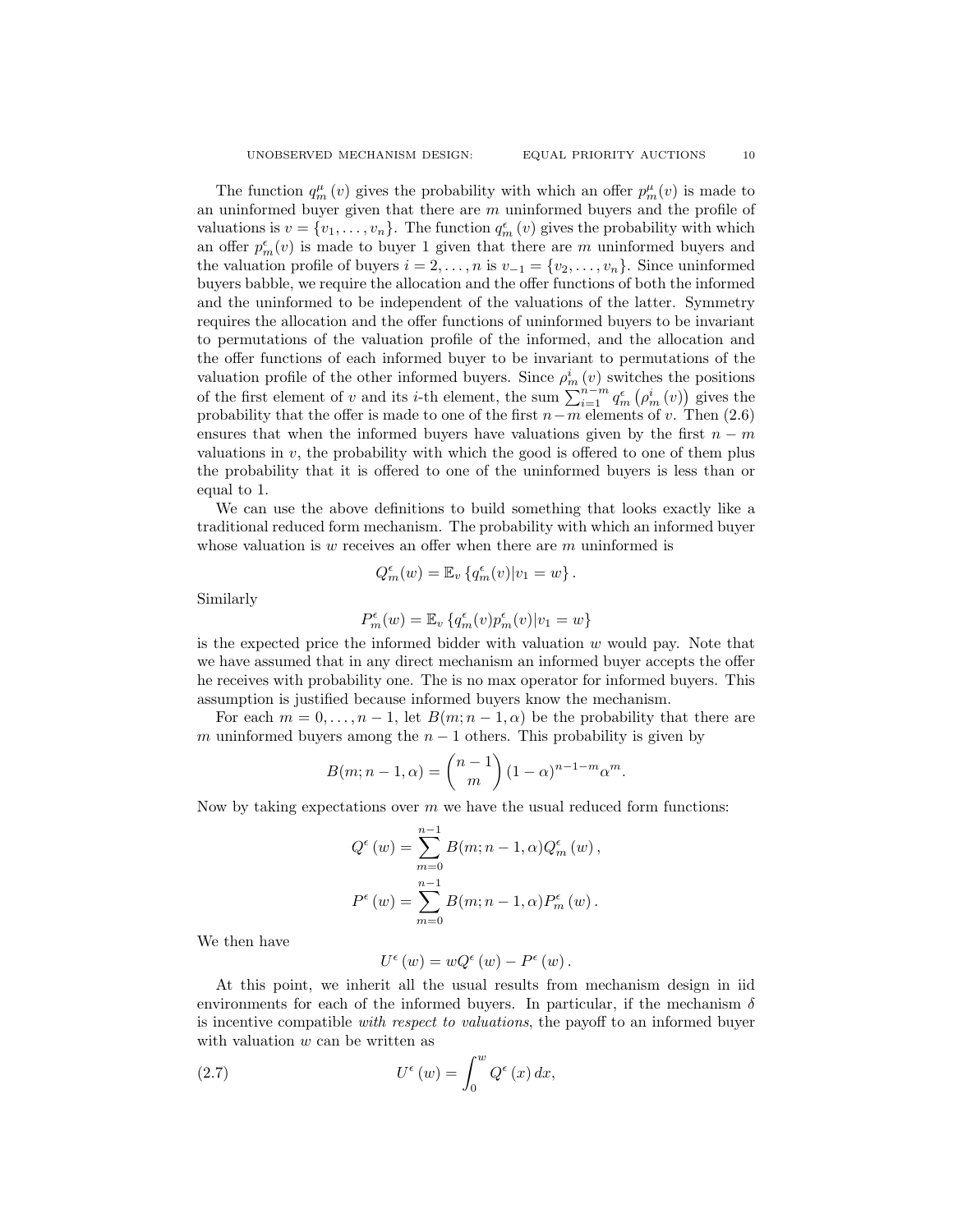with  $Q^{\epsilon}(\cdot)$  non-decreasing.<sup>9</sup> The (interim) payoff to an uninformed bidder with valuation w is

$$
U^{\mu}(w) = \sum_{m=0}^{n-1} B(m; n-1, \alpha) \mathbb{E}_{v} \left\{ q_{m+1}^{\mu}(v) \max \left[ w - p_{m+1}^{\mu}(v), 0 \right] \right\}.
$$

**Definition.** The mechanism  $\delta$  is incentive compatible for informed buyers if (2.7) holds,  $Q^{\epsilon}(\cdot)$  is non-decreasing and

$$
U^{\epsilon}\left(w\right)\geq U^{\mu}\left(w\right)
$$

for every w.

From standard arguments and properties of the binomial distribution, it is straightforward to show that the seller's revenue from informed buyers (again from any incentive compatible mechanism) is given by

$$
n(1-\alpha)\int_0^1 Q^\epsilon(w)\,\phi(w)f(w)dw.
$$

The seller's revenue from uninformed buyers is given by

$$
\sum_{m=1}^n B(m; n, \alpha) \mathbb{E}_v \left\{ m q_m^{\mu}(v) \pi (p_m^{\mu}(v)) \right\}.
$$

The seller's total revenue  $R(\delta)$  from a direct mechanism  $\delta$  is the sum of the above two expressions.

The following result provides a two-way relationship between the optimal direct mechanism and a symmetric equilibrium of the unobserved mechanism design game with babbling by uninformed buyers. Any equilibrium outcome can be found by characterizing optimal direct mechanisms, and an optimal direct mechanism can be used to construct an equilibrium.

Theorem 1. Suppose that uninformed buyers send uninformative messages in some symmetric equilibrium of the game  $\mathcal{G}(\alpha)$ . Then there is an incentive compatible direct mechanism  $\delta^*$  that achieves the equilibrium expected revenue for the seller and  $R(\delta^*) \geq R(\delta)$  for every incentive compatible direct mechanism  $\delta$ . Conversely, any incentive compatible direct mechanism  $\delta^*$  that maximizes  $R(\delta)$  can be used to construct an equilibrium in the Bayesian game  $\mathcal{G}(\alpha)$ .

Our argument for going from an equilibrium outcome to an incentive compatible direct mechanism follows the standard revelation principle. The assumption that the equilibrium has uninformative messages from buyers is used because direct mechanisms as we have defined them do not allow an allocation to depend on the valuations of the uninformed. In a direct mechanism, the equilibrium condition (2.2) for informed buyers becomes incentive compatibility condition for truthful bidding and a participation condition with type dependent outside option from pretending to be uninformed. The equilibrium condition (2.5) for the seller requires the incentive compatible direct mechanism derived from the equilibrium to be revenue maximizing.

<sup>&</sup>lt;sup>9</sup>See, for example, Myerson (1981). We have assumed  $U^{\epsilon}(0) = 0$  for simplicity. This is usually not part of requirement for incentive compatibility, but clearly necessary for any revenue maximizing direct mechanism.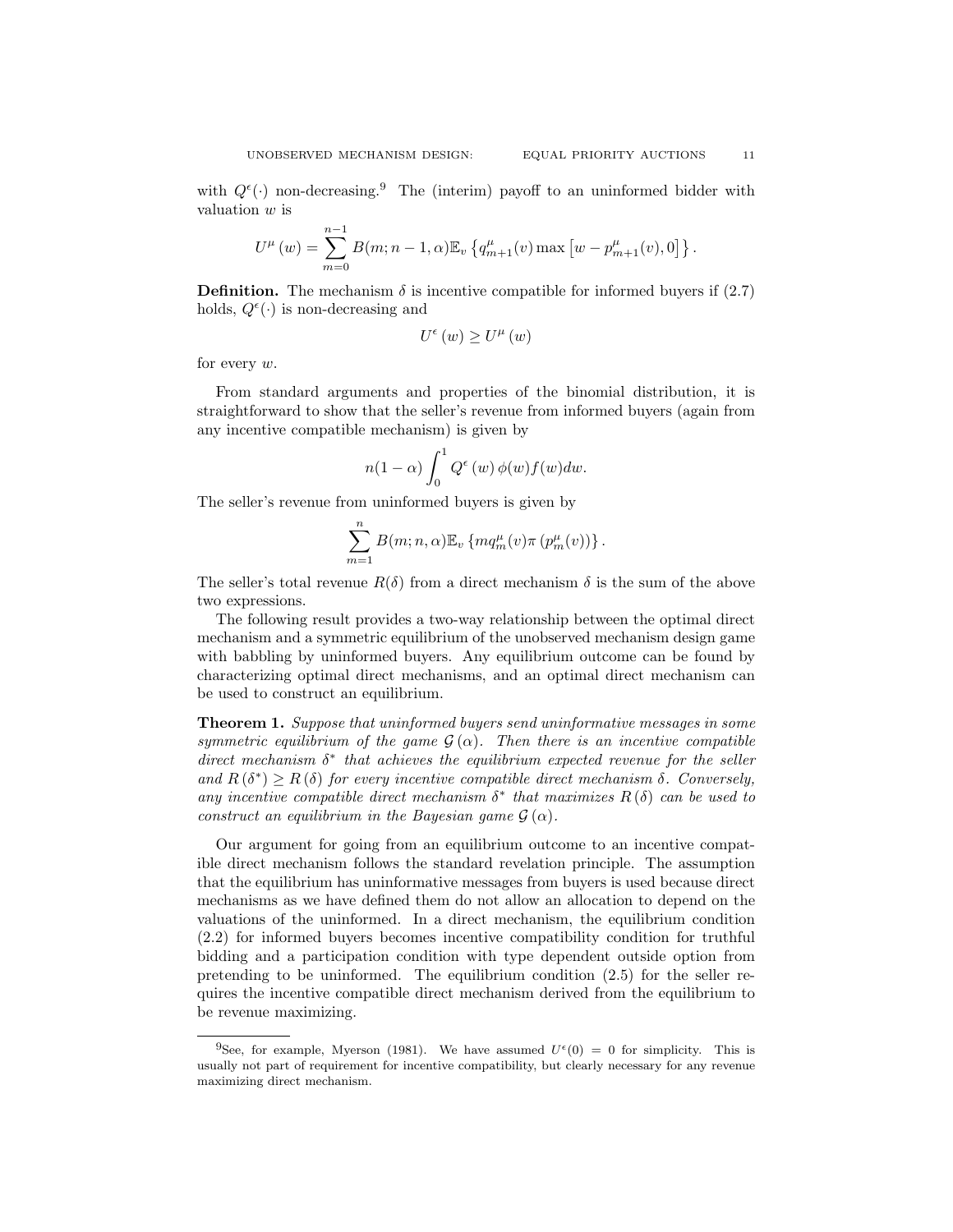In the other direction, from an optimal direct mechanism, we construct a symmetric equilibrium of the unobserved mechanism design game  $\mathcal{G}(\alpha)$  where uninformed buyers babble. This is done through introducing a random password in the direct mechanism. Informed buyers are identified as those who match the realized password, and their valuation reports are accepted as truthful, while valuation reports from buyers who don't match the password have their valuation reports ignored by the seller. In equilibrium then uninformed buyers babble, and the seller finds it optimal to commit to mechanisms that ignore buyers who can't match the realized password.

#### 3. Equal-priority auctions

Our main result is that for distributions such that  $\pi(\cdot)$  is concave, the outcome of a symmetric equilibrium of the game  $\mathcal{G}(\alpha)$  where uninformed buyers babble corresponds to a revenue maximizing "equal priority auction." We'll show this in two parts. First we'll describe the set of equal priority auctions and describe one that gives the seller the highest expected revenue. Later we'll show how to verify this is the best for the seller among all direct mechanisms.

An equal priority auction is fully characterized by four numbers, a 'reserve price' r, a price offer t, and the upper and lower bound  $v_+$  and  $v_-$  of an interval of buyer types. We'll assume throughout that  $r \le t \le v_-\le v_+$ .

In what follows, there is some message that is treated as if the buyer who sent that message is uninformed. Each of the informed buyers sends a bid. A realized profile of messages and bids will then have  $m$  messages saying uninformed, and  $n-m$  bids. Denote the number of informed buyers who bid in the interval  $[v_-, v_+]$ as  $k$ . The auction treats the  $k$  informed buyers and  $m$  uninformed buyers with the same allocation priority. Priorities of informed buyers who bid above  $v_+$  and who bid below v<sub>-</sub> are equal to their bids, with the former all higher than the  $(m + k)$ buyers and the latter all lower than them. The allocation and offers in an equal priority auction are determined in the following way:

- If  $m \geq 1$  and the highest bid received from the informed bidders is no larger than  $v_{+}$ , then the seller makes an offer t to each uninformed bidder and an offer v<sub>−</sub> to each informed bidder who bid in the interval  $[v_-, v_+]$  with probability  $1/(m+k)$ .
- Otherwise, the seller makes an offer to the informed buyer who made the highest bid. Let  $v'$  be the second highest bid by an informed buyer. The offer to the high bidder is

$$
\begin{cases} v' & v' > v_+ \\ r & m=0; v' < r \\ v' & m=0; v' \in (r,v_-) \\ \frac{v_- + (m+k)v_+}{m+k+1} & \text{otherwise.} \end{cases}
$$

These rules constitute an indirect mechanism and support some kind of Bayesian equilibrium in bidding strategies. Our main theorem is going to say that conditional on uninformative messages from the uninformed bidders, the revenue maximizing mechanism is going to be a special kind equal priority auction. To see what that means, and to understand how to find the optimal one, one bit of notation is required. Suppose for the moment, potentially counterfactually, that informed buyers bid their true valuations Then using the allocation rule in the indirect mechanism,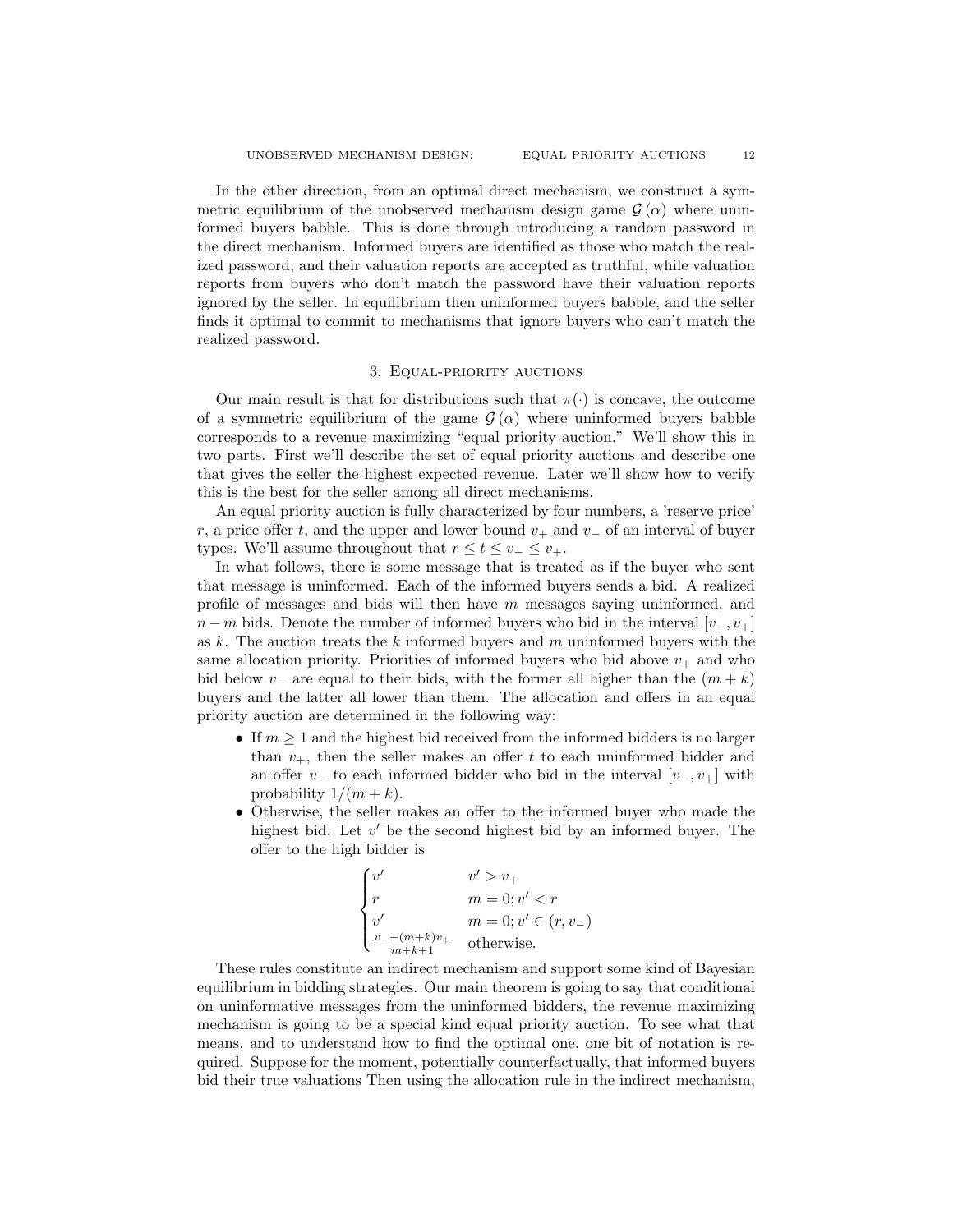$$
\begin{cases}\n0 & \text{if } w < r \\
\sum_{m=0}^{n-1} B(m; n-1, \alpha) \sum_{k=0}^{n-1-m} B_k^{n-1-m}(v_-, v_+)/(m+k+1) & \text{if } w \in [r, v_-) \\
\sum_{m=0}^{n-1} B(m; n-1, \alpha) F^{n-1-m}(v_-, v_+)/(m+k+1) & \text{if } w \in [v_-, v_+] \\
\sum_{m=0}^{n-1} B(m; n-1, \alpha) F^{n-1-m}(w) & \text{if } w > v_+,\n\end{cases}
$$

where

$$
B_k^{n-1-m}(v_-,v_+) = \binom{n-1-m}{k} (F(v_+) - F(v_-))^k F^{n-1-m-k}(v_-).
$$

For informed buyers with valuation w between r and  $v_-, Q^{\epsilon}(w)$  is such that trade occurs only when there are no uninformed buyers who have a higher priority. For  $w > v_+$ , we have

$$
Q^{\epsilon}(w) = ((1 - \alpha) F(w) + \alpha)^{n-1},
$$

so informed buyers with valuation w above  $v_+$  have a higher priority than uninformed buyers.

For convenience, we denote  $Q^{\epsilon}(w)$  for  $w \in [v_-, v_+]$  as  $\chi(v_-, v_+)$ . To provide a convenient formula, we re-do the double summations over  $m$  and  $k$  by first summing over k for fixed  $l = m + k$ , and then summing over l. We can rewrite  $\chi(v_-, v_+)$  as

$$
\sum_{l=0}^{n-1} {n-1 \choose l} ((1-\alpha)F(v_-))^{n-1-l} \frac{1}{l+1} \sum_{k=0}^{l} {l \choose k} ((1-\alpha)(F(v_+)-F(v_-)))^k \alpha^{l-k}
$$
  
= 
$$
\sum_{l=0}^{n-1} {n-1 \choose l} ((1-\alpha)F(v_-))^{n-1-l} \frac{1}{l+1} ((1-\alpha)(F(v_+)-F(v_-))+\alpha)^l.
$$

Thus,

(3.2) 
$$
\chi(v_-, v_+) = \frac{((1-\alpha)F(v_+) + \alpha)^n - ((1-\alpha)F(v_-))^n}{n((1-\alpha)(F(v_+) - F(v_-)) + \alpha)}.
$$

The function  $\chi$  gives the probability that a buyer whose valuation is in the pooling interval  $[v_-, v_+]$  receives an offer. The logic in  $\chi(v_-, v_+)$  is that an informed bidder has the same chance of receiving an offer as any of the uninformed buyers and informed buyers whose valuations are in the interval  $|v_-, v_+|$  as long as none of the other informed bidders has valuation above  $v_{+}$ . This explains why in the formula (3.2) the denominator is the expected number of buyers who have the equal priority, and the numerator is the total probability that there is one with the priority.

The trading probability  $Q^{\epsilon}(w)$  of an informed buyer with valuation w is weakly increasing. It is continuous except at three valuations. It jumps up at  $w = r$  from 0 to  $Q^{\epsilon}(r)$ . Another upward jump occurs at  $w = v_{-}$ :

$$
\chi(v_-, v_+) > B(0; n-1, \alpha)B_0^{n-1}(v_-, v_+) = (1-\alpha)^{n-1}F^{n-1}(v_-).
$$

It jumps up for the third time at  $w = v_{+}$ :

$$
\chi(v_-, v_+) < \sum_{m=0}^{n-1} B(m; n-1, \alpha) \sum_{k=0}^{n-1-m} B_k^{n-1-m}(v_-, v_+) = ((1-\alpha)F(v_+) + \alpha)^{n-1}.
$$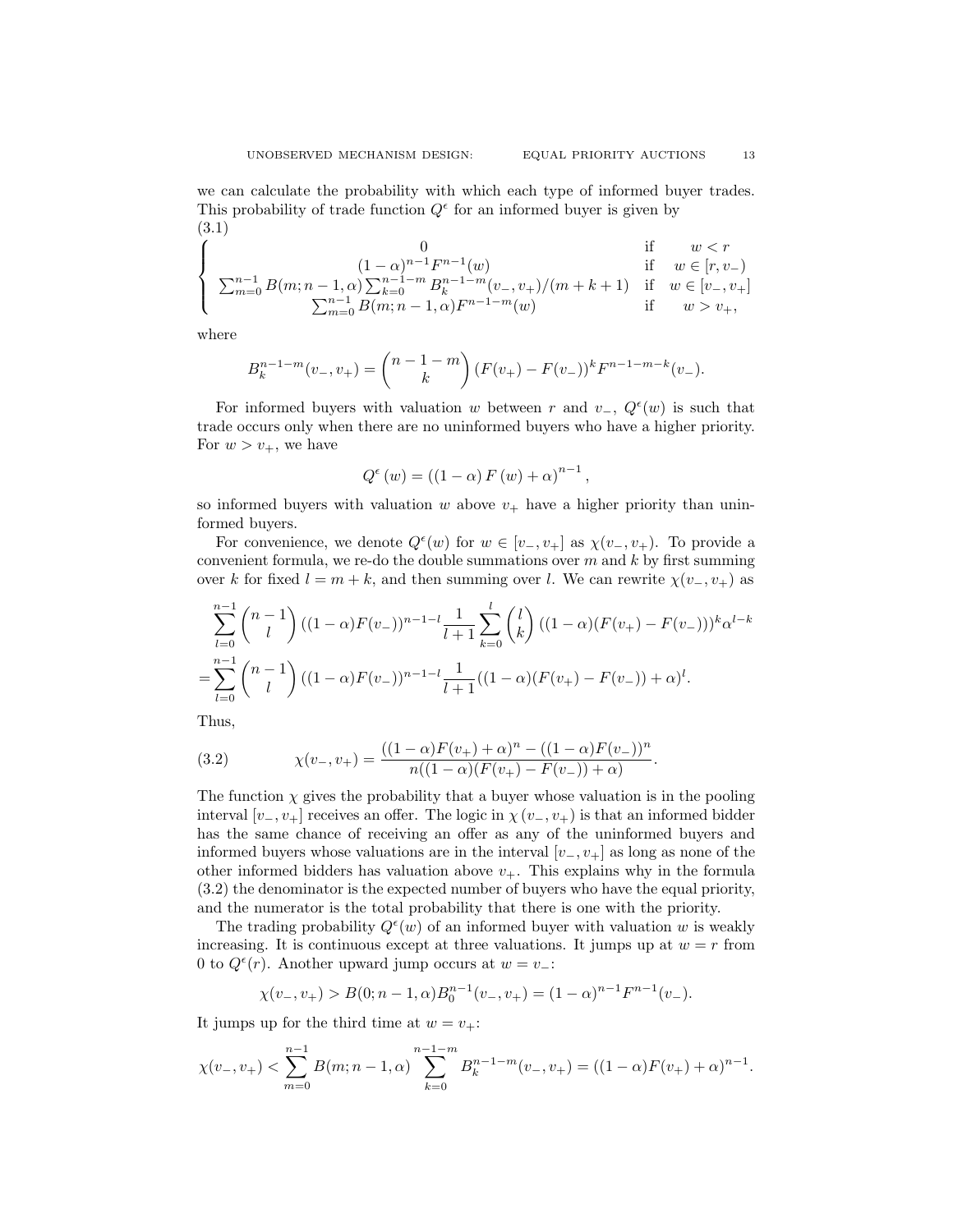Then mimicking direct mechanisms we could define an expected payoff  $U^{\epsilon}(w)$  to an informed buyer as follows:

(3.3) 
$$
U^{\epsilon}(w) = \int_0^w Q^{\epsilon}(x) dx.
$$

We have the following result.

Lemma 2. There is a Bayesian equilibrium in truthful bidding strategies if

(3.4) 
$$
\int_{r}^{v_{-}} (1 - \alpha)^{n-1} F^{n-1}(w) dw \ge \chi(v_{-}, v_{+})(v_{-} - t)
$$

Two arguments are needed. The first is to show that the transfers defined above together with the allocation rule are the ones that make truthful bidding incentive compatible by informed buyers. Note when informed buyers bid their valuations truthfully, they accept their offers with probability one. Since the allocation rule is monotone, we accomplish the first stope by showing that the payoff of informed buyers from truthful bidding matches the payoff defined by (3.3) and (3.1) (Myerson, 1981). The second is to show that when t satisfies condition  $(3.4)$  no informed buyer can improve his or her payoff by pretending to be uninformed. This just follows from the observation that the right hand side of (3.4) is the expected payoff for an informed buyer with valuation v<sup>−</sup> pretending to be uninformed. By construction, uninformed buyers have the same allocation priority as informed buyers whose valuations are in  $[v_-, v_+]$ . The expected payoff of informed buyers given by (3.3) and (3.1) is strictly convex between r and  $v_-\,$  and above  $v_+\,$ . Thus, the incentive condition for informed buyers not to pretend to be uninformed is satisfied if and only if it holds for an informed buyer with valuation  $v_-\$ .

The following figure shows the Bayesian equilibrium payoffs to bidders with various valuations in an equal priority auction with a binding incentive compatible constraint (3.4). The green line represents the payoff each buyer type achieves by acting as an uninformed bidder. The red curve represents the payoff to informed bidders - except that the payoff to informed bidders who bid in the interval  $[v_-, v_+]$ coincides with the green line.

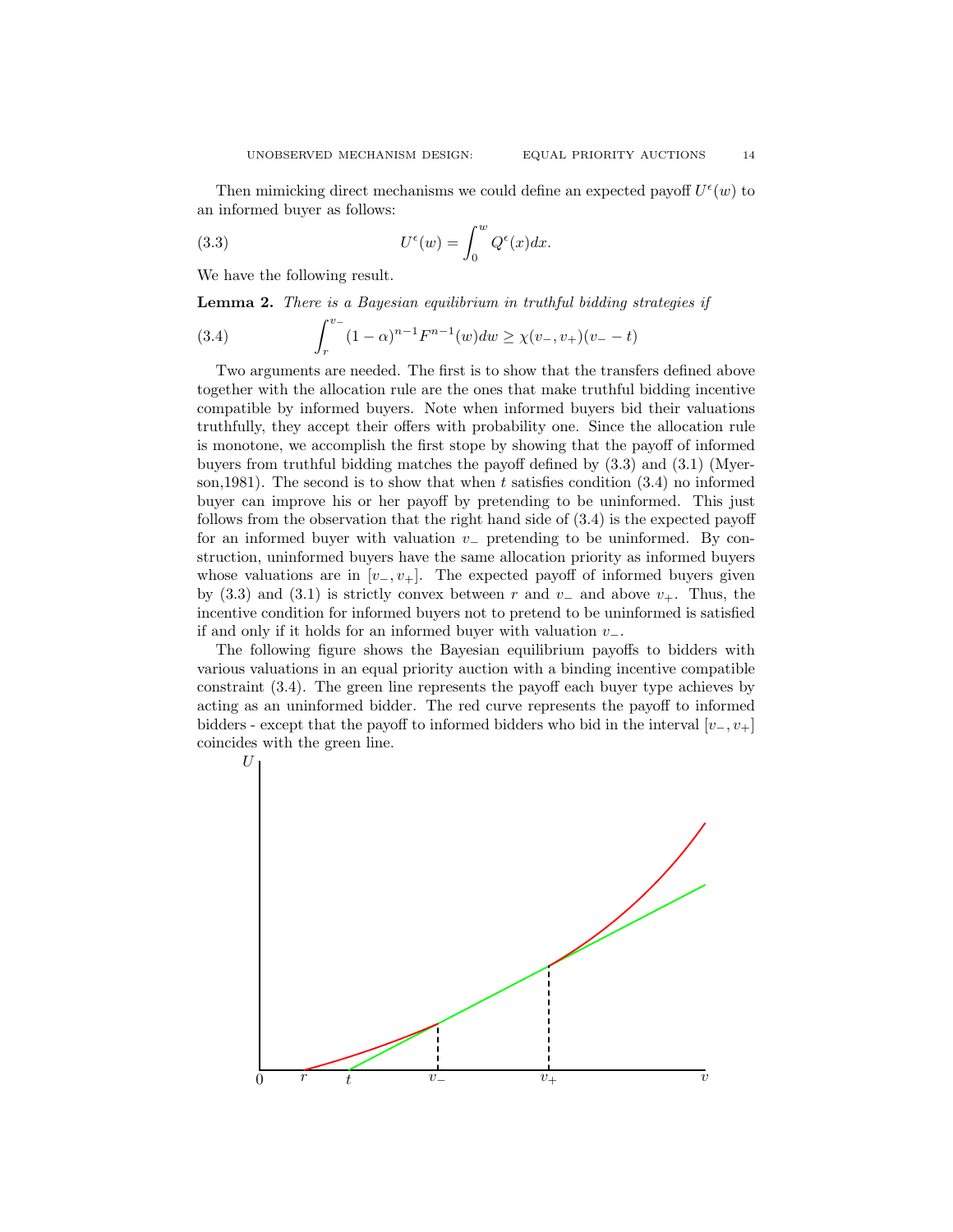In an equal priority auction with a binding incentive compatible constraint (3.4), it is a matter of indifference for informed buyers with valuations in  $[v_-, v_+]$  whether they participate in the auction by truthfully reporting their valuations, or wait for the take-it-or-leave-it offer  $t$  just like an uninformed buyer. Indeed, the same truth telling equilibrium among informed buyers is implemented if we change the transfer rule, so that an informed buyer with valuations in the pooling interval  $[v_-, v_+]$  receives the offer t, instead of the maximum of the second highest bid and reserve price r when there are no other buyers in the equal priority pool, or  $v_$ when there is at least one buyer in the pool. Informed buyers with low valuations, between r and  $v_$ , and those with high valuations, above  $v_+$ , have strict incentives to participate in the auction.

3.1. Revenue Maximizing Equal Priority Auction. This already looks like a direct mechanism, albeit one with very specific allocation rules. The seller's expected revenue from informed buyers is given by

(3.5) 
$$
n(1-\alpha)\int_r^1 Q^\epsilon(w)\phi(w)f(w)dw,
$$

and the revenue from uninformed buyers is given by

(3.6) 
$$
\sum_{m=1}^{n} B(m; n, \alpha) \sum_{k=0}^{n-m} B_k^{n-m}(v_-, v_+) \frac{m}{m+k} \pi(t) = n \alpha \chi(v_-, v_+) \pi(t).
$$

The revenue maximizing equal-priority auction  $\{r, t, v_-, v_+\}$  maximizes the sum of  $(3.5)$  and  $(3.6)$  subject to

$$
r \le t \le v_- \le v_+;
$$

and (3.4). The following lemma characterizes optimal equal-priority auctions.

**Lemma 3.** If  $(r, t, v_-, v_+)$  is an optimal equal-priority auction, then

$$
0 < r < r^* < t < v_- < v_+ < 1.
$$

Further, (3.4) holds with equality, and

(3.7)  
\n
$$
\alpha(\pi(t) - \phi(v_+)) = (1 - \alpha) \left( (v_- - t)(\phi(v_+) - \phi(v_-))f(v_-) + \int_{v_-}^{v_+} f(w)(\phi(v_+) - \phi(w))dw \right);
$$
\n(3.8)  
\n
$$
-\alpha\pi'(t) = (1 - \alpha)(\phi(v_+) - \phi(v_-))f(v_-);
$$
\n(3.9)  
\n
$$
-\phi(r)f(r) = (\phi(v_+) - \phi(v_-))f(v_-).
$$

The three conditions  $(3.7)$ ,  $(3.8)$  and  $(3.9)$  are just the first order conditions for an interior optimum. To establish that the optimal auction is indeed interior, satisfying  $0 < r < t < v_{-} < v_{+} < 1$ , our proof (in the appendix) uses a variational argument.

In a revenue maximizing equal priority auction, the reserve price  $r$  for selling to informed buyers with low valuations (below  $v_$ ) is set below the standard optimal reserve price  $r^*$  in the absence of uninformed buyers, as can be seen from (3.9). This sacrifices revenue when all informed buyers have low valuations and there are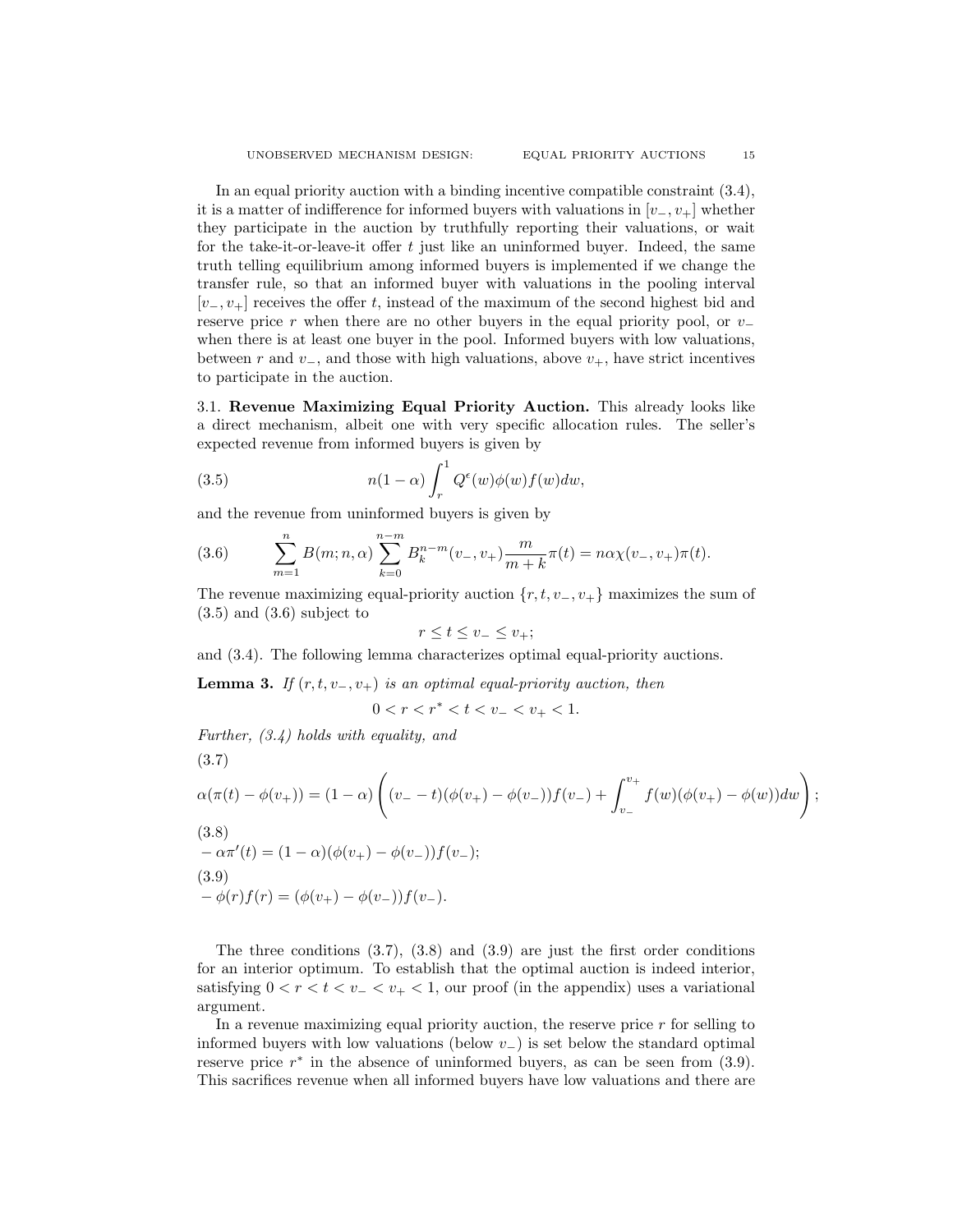no uninformed buyers, but provides incentives for informed buyers whose valuations are low but close to v− to participate in the auction instead of pretending to be uninformed. Correspondingly,  $(3.8)$  implies that the take-it-or-leave-it price t to uninformed buyers is raised above the optimal monopoly price  $r^*$  in the absence of informed buyers. This reduces the revenue when all buyers are uninformed, but provides disincentive for informed buyers to pretend to be uninformed.

If the seller does not give the good to an informed buyer, he can always make a take-it-or-leave-it offer to an uninformed buyer if there is one. Absent of incentives, the seller would set the reserve price  $\bar{r}(t)$  for informed buyers so that the virtual valuation is equal to the expected profit  $\pi(t)$  of making the offer t to an uninformed buyer:

$$
\phi(\overline{r}(t)) = \pi(t).
$$

However, by condition (3.7), the optimal equal priority auction has  $\phi(v_+) < \pi(t)$ . This means that the seller gives the good to informed buyers even though their virtual valuations are lower than the value of the seller's 'outside option'  $\pi(t)$ . This reason for doing this is to provide incentives for informed buyers with valuations just above  $v_{+}$  to participate in the auction rather than wait for the take-it-or-leave-it offer.

The interval  $[v_-, v_+]$  is non-degenerate as long as uninformed buyers are present in the model, i.e.,  $\alpha > 0$ . Briefly if the interval is degenerate, the seller can raise expected revenue by cutting the price  $t$  that he offers to the uninformed. The downside is that he loses revenue from the informed who are pooled together with the uninformed. A variational argument can be used more generally to show that the cutting the price offer to the uninformed has a first order impact on profits, while the loss from the informed is second order.

When all bidders are surely informed the revenue from the optimal equal priority auction converges to the revenue from the standard auction with reserve price  $r^*$ , as it becomes optimal for the seller not to distort the reserve price  $r$  at all to provide incentives (equation 3.9). The pooling interval shrinks to a single valuation  $v_0$  as  $\alpha$  goes to 0, satisfying the binding constraint (3.4) that an informed buyer with valuation  $v_0$  is indifferent between participating in the auction and receiving a take-it-or-leave-it offer  $t_0$  when all other buyers have valuations below  $v_0$ ,<sup>10</sup>

$$
\int_{r^*}^{v_0} F^{n-1}(w) dw = F^{n-1}(v_0)(v_0 - t).
$$

The limit values of  $v_0$  and  $t_0$  satisfy the above indifference condition and the limit version of first order conditions (3.7) and (3.8), given by

$$
\pi'(t_0)(v_0 - t) + \pi(t_0) - \phi(v_0) = 0.
$$

We have  $t_0 > r^*$  and  $\pi(t_0) > \phi(v_0)$ . When  $\alpha$  is arbitrarily close to 0, the incentives for informed buyers not to pretend to be uninformed are provided by raising the take-it-leave-it offer to an unlikely uninformed buyer above r ∗ , and not selling to uninformed buyers even when the profit from doing so exceeds virtual valuations of informed buyers.

<sup>&</sup>lt;sup>10</sup>The limit of  $\chi(v_-, v_+)$  as  $\alpha$  goes to 0 and  $v_-$  and  $v_+$  shrink to the same point of  $v_0$  is  $F^{n-1}(v_0)$ . That is, when all other bidders are almost surely informed, a deviating informed bidder will be the only buyer in the equal priority pool and will get the good with probability one if all other bidders (who are informed) have valuation below  $v_0$ .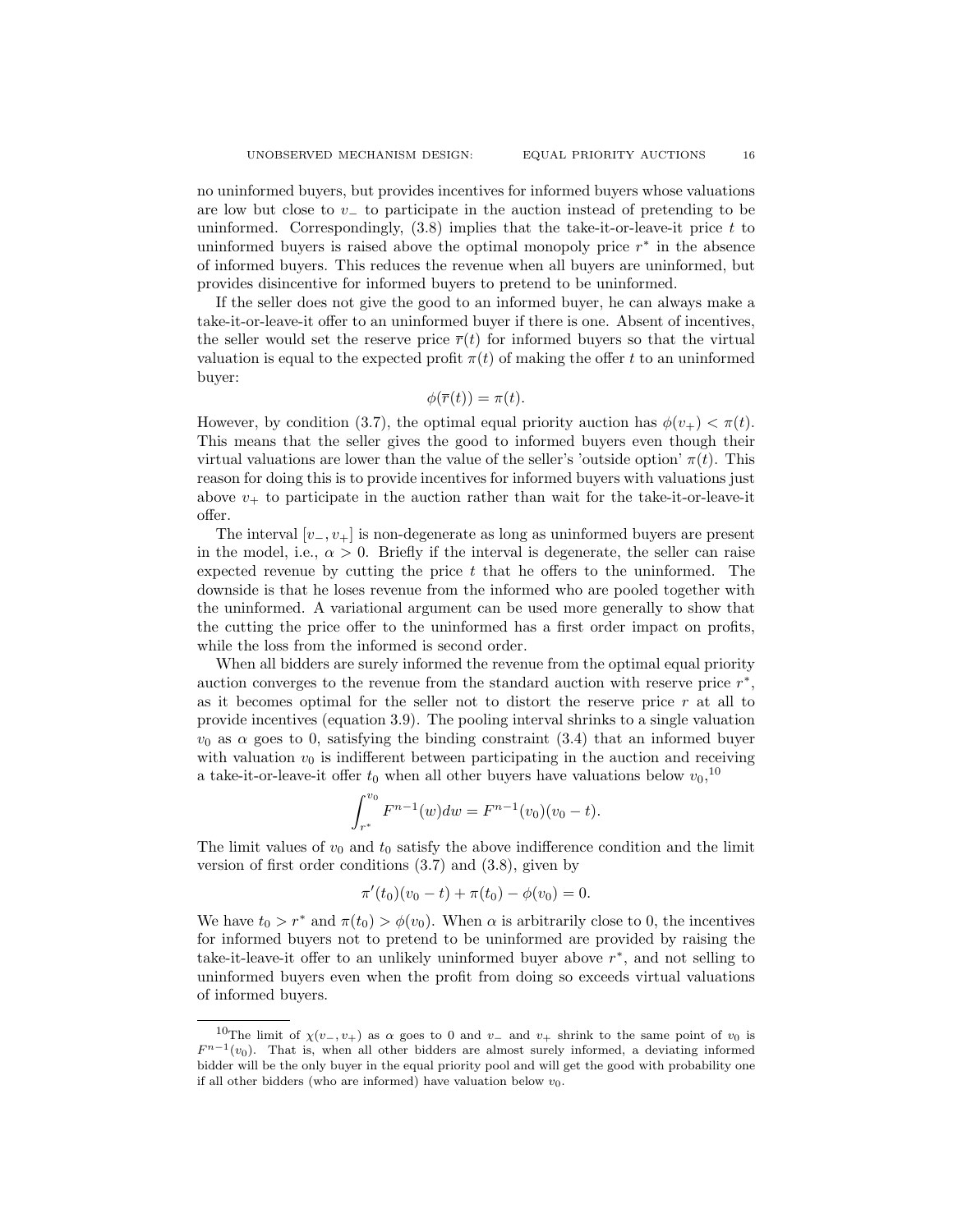In the opposite limit of  $\alpha = 1$ , bidders are surely uninformed, and the revenue from the optimal equal priority auction converges to the revenue from a take-it-orleave-it offer  $r^*$ . By (3.8), the seller no longer distorts t to provide incentives for informed buyers. From (3.7), the upper-bound of the pooling interval converges to  $\overline{r}(r^*)$ , satisfying

$$
\phi(\overline{r}(r^*)) = \pi(r^*),
$$

as the need for the seller to provide incentives for informed buyers with valuations just above the upper-bound becomes second order. From the binding constraint  $(3.4)$ , the lower-bound of the pooling interval becomes  $r^*$ .<sup>11</sup> This is to prevent an unlikely informed buyer with a valuation equal to the lower bound from pretending to be uninformed, as the buyer has almost zero chance of winning the auction with the limit reserve price  $r_1$  satisfying  $(3.9)$ 

$$
-\phi(r_1)f(r_1) = \pi(r^*)f(r^*).
$$

As long as  $\alpha$  is strictly less than 1, however, the auction is what provides incentives for informed buyers with valuations just below the lower bound of the interval not to pretend to be uninformed.

3.2. Equilibrium mechanisms. We use Lagrangian relaxation to show that an optimal equal-priority auction provides the seller the highest expected revenue among all direct mechanisms.

Recall that a direct mechanism  $\delta$  consists of a series of functions  $(q_m^{\epsilon}, p_m^{\epsilon})_{m=0}^{n-1}$  and  $(q_m^{\mu}, p_m^{\mu})_{m=1}^n$ . We first use the assumption that  $\pi(\cdot)$  is strictly concave to simplify the optimal design problem. We show that replacing offers  $p_m^{\mu}(v)$  to uninformed buyers with a single offer reduces the deviation payoff for informed from pretending to be uninformed, and improves the seller's revenue from uninformed buyers due to concavity of  $\pi(\cdot)$ .

**Lemma 4.** If  $\pi(\cdot)$  is strictly concave, then in any optimal direct mechanism,  $p_m^{\mu}(v)$ is independent of m and v.

Using Lemma 4, we denote the constant price offered to the uninformed as  $p^{\mu}$ . Define

$$
Q^{\mu} = \sum_{m=0}^{n-1} B(m; n-1, \alpha) \mathbb{E}_{v} \left\{ q_{m+1}^{\mu}(v) \right\}
$$

to be the total probability of an offer expected by an uninformed buyer (or a deviating informed bidder). As we have shown in Theorem 1 the revenue maximizing direct mechanism can be found by choosing a feasible mechanism  $\delta$  that supports a trading probability for the uninformed  $Q^{\mu}$  and a non-decreasing trading probability function  $Q^{\epsilon}(\cdot)$  that maximizes

$$
n(1-\alpha)\int_0^1 \left\{Q^{\epsilon}(w)\phi(w)f(w)dw\right\} + n\alpha Q^{\mu}\pi(p^{\mu})
$$

subject to

(3.10) 
$$
\int_0^w Q^{\epsilon}(x) dx \ge Q^{\mu} \max [w - p^{\mu}, 0]
$$

for all  $w$ .

<sup>&</sup>lt;sup>11</sup>The limit of  $\chi(v_-, v_+)$  as  $\alpha$  goes to 1 is  $1/n$ , as an unlikely informed buyer will surely face  $n-1$  uninformed buyers in the equal priority pool after pretending to be uninformed.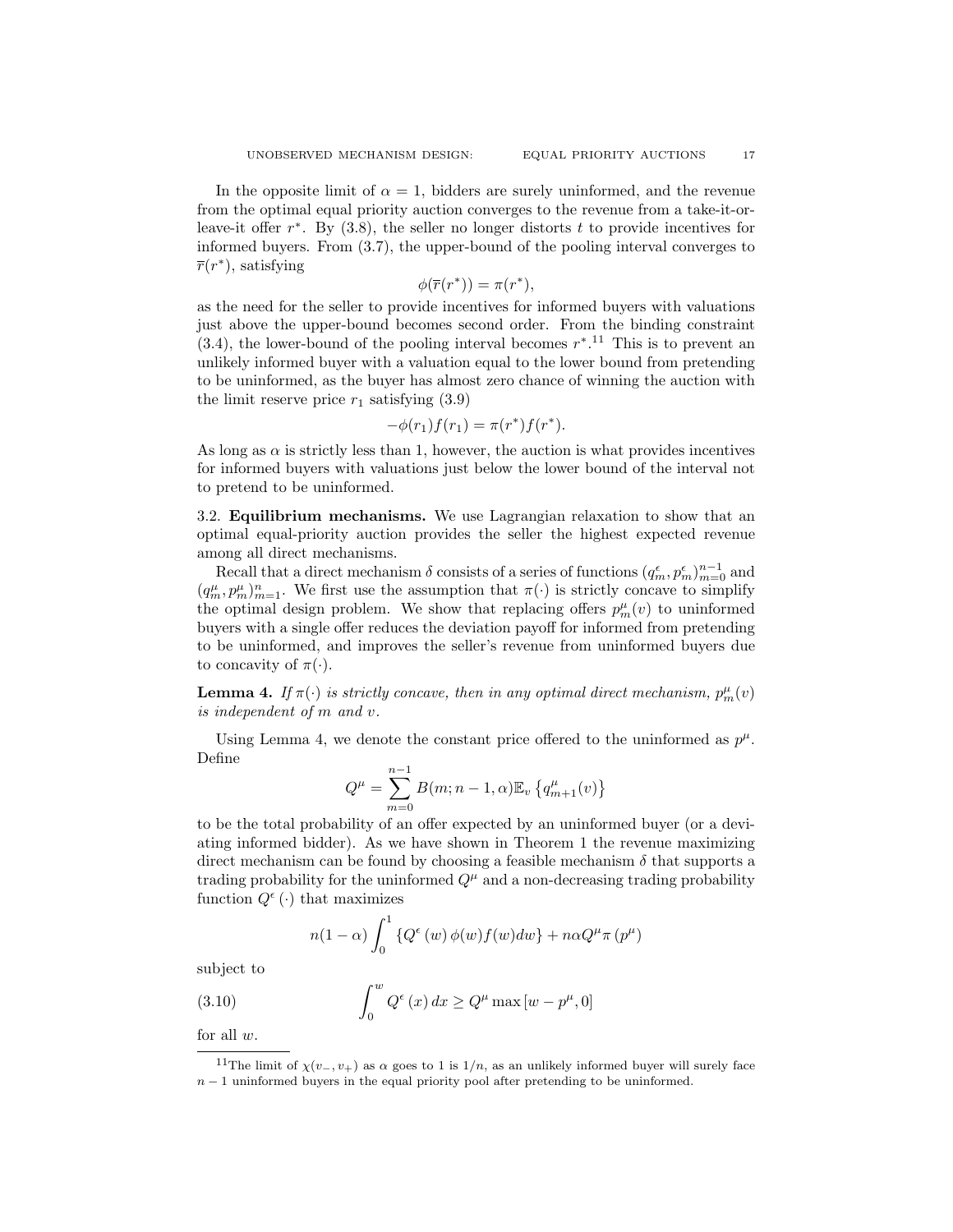Let  $\lambda(\cdot)$  be an arbitrary non-negative Lagrangian function from [0, 1] into R. The relaxed problem is to maximize

$$
n(1 - \alpha) \int_0^1 \left\{ Q^{\epsilon}(w) \phi(w) f(w) dw \right\} + n \alpha Q^{\mu} \pi (p^{\mu})
$$

$$
+ \int_0^1 \lambda(w) \left\{ \int_0^w Q^{\epsilon}(x) dx - Q^{\mu} \max [w - p^{\mu}, 0] \right\} dw,
$$

again by choosing  $(q_m^{\epsilon}, p_m^{\epsilon})_{m=0}^{n-1}$ ,  $(q_m^{\mu})_{m=1}^{n}$ , and  $p^{\mu}$  such that the feasibility constraint  $(2.6)$  is satisfied, and  $Q^{\epsilon}(\cdot)$  is non-decreasing.

The above problem can have different solutions depending on the choice of  $\lambda(\cdot)$ . It is well known that the solution to the relaxed problem is an upper bound on the solution to the full problem no matter what the Lagrangian function.<sup>12</sup> The method of proof is to try to find a function  $\lambda(\cdot)$  such that the solution to the relaxed problem is an equal priority auction. Since the equal priority auction yields an upper bound on the seller's payoff in the full problem, and since it satisfies all the constraints in the full problem, it must be a solution to the full problem.

To see how we came up with the multiplier function  $\lambda(\cdot)$ , use integration by parts and rewrite the Lagrangian as

$$
\sum_{m=0}^{n-1} B(m; n-1, \alpha) \int_0^1 \left\{ n(1-\alpha)\phi(w)f(w) + \int_w^1 \lambda(x)dx \right\} Q_m^{\epsilon}(w) dw
$$
  
+ 
$$
\sum_{m=0}^{n-1} B(m; n-1, \alpha) \left( n\alpha\pi(p^{\mu}) - \int_0^1 \lambda(w) \max[w-p^{\mu}, 0] dw \right) Q_{m+1}^{\mu}.
$$

We want to choose  $\lambda(\cdot)$  to have the following properties: (i) It takes value of 0 outside of  $[v_-, v_+]$  so that the constraint (3.10) is slack. (ii) It takes non-negative values on  $[v_-, v_+]$  such that the value of the expression in the first bracket in the above Lagrangian is constant, so that it is point wise maximizing to have constant  $Q_m^{\epsilon}(w)$  for all  $w \in [v_-, v_+]$ . (iv) The constant value of the expression in the first bracket in the above Lagrangian matches the constant value of the expression in the second bracket, so that it is point wise maximizing to treat informed buyers with valuations in the pooling interval the same as uninformed buyers in terms of allocation. (iv) The value of the expression in the first bracket is greater than that in the second bracket for  $w > v_+$  and smaller for  $w < v_-$ , so that informed buyers have higher priorities than uninformed buyers if their valuations are higher than  $v_{+}$  and lower priorities if their valuations are lower than  $v_{-}$ .

**Theorem 5.** Suppose that  $\pi(\cdot)$  is strictly concave. Then, a revenue maximizing equal priority auction is a revenue maximizing direct mechanism.

Putting together Theorems 5 and 1, we have shown that when  $\pi(\cdot)$  is concave, the outcome of a symmetric equilibrium of the game  $\mathcal{G}(\alpha)$  where uninformed buyers babble corresponds to an optimal equal priority auction. Conversely, once we solve for the revenue maximizing equal priority auction, we can construct a password mechanism to support a symmetric equilibrium of the game. Since equal priority auctions are relatively straightforward to describe and optimize over, we believe our

 $12$ The solution to the original problem is feasible, so the integral in the payoff to the relaxed problem is non-negative. In turn, the solution to the original problem gives a lower payoff in the relaxed problem than the solution to the relaxed problem itself.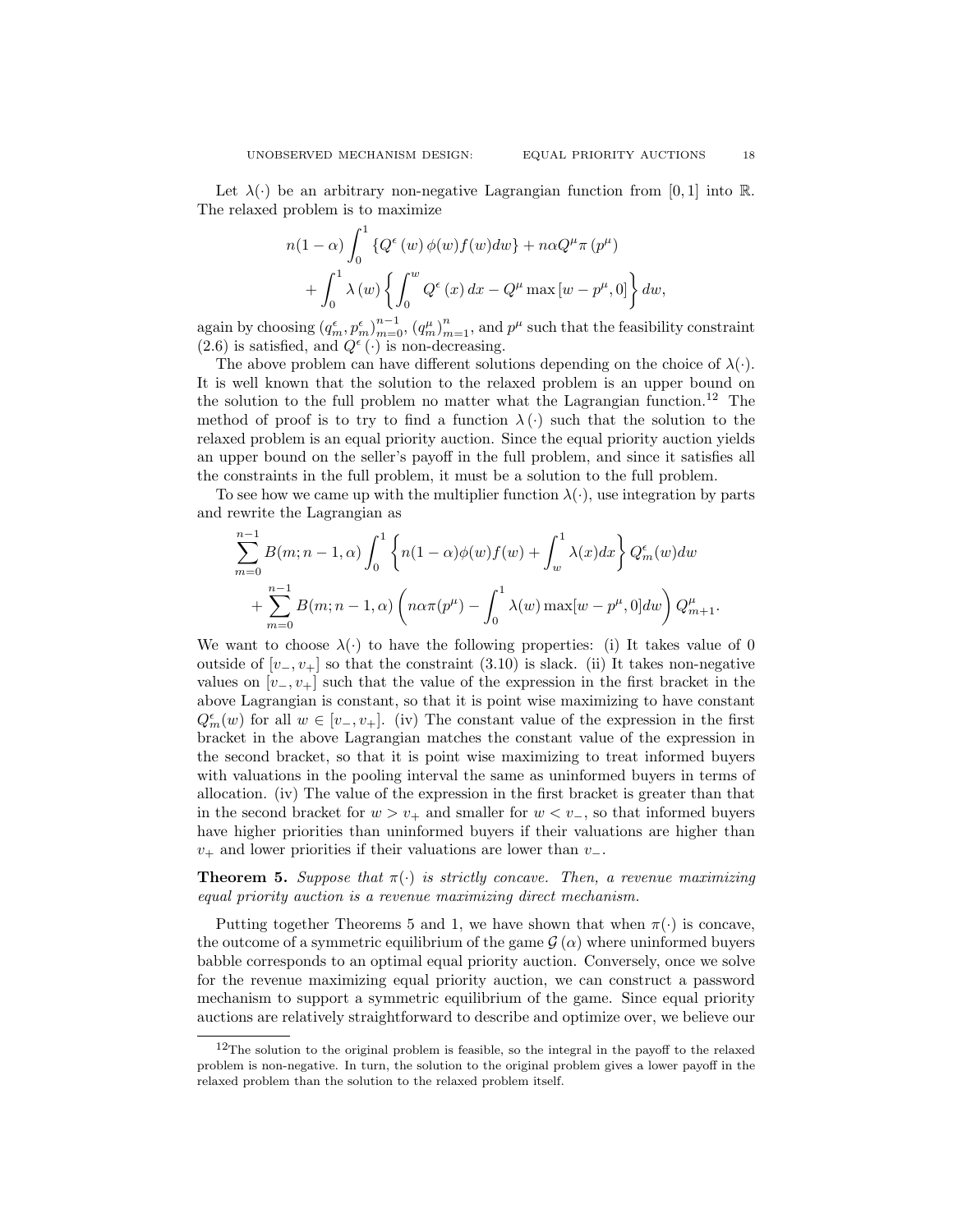result provides a simple characterization of equilibrium outcomes of the unobserved mechanism design game in the important class of uncommunicative messaging by uninformed buyers.

The relative simplicity of optimal equal priority auctions also allows us to understand welfare implications of unobserved mechanism design. The seller is of course worse off compared to when all buyers are informed, as unobservability reduces the power of commitment necessary for standard optimal auctions. This means that the seller has incentives to 'educate' buyers about his mechanism. But such attempt would be thwarted so long as the commitments in the mechanism remain unverifiable.

When all  $n$  buyers are informed, they face the standard optimal reserve price of r ∗ . In a symmetric uncommunicative equilibrium of the unobserved mechanism design game  $\mathcal{G}(\alpha)$ , the seller sets  $r < r^*$ , so an informed buyer with a valuation between  $r$  and  $r^*$  is better off than when there are no uninformed buyers around. Informed buyers with higher valuations are affected by the presence of uninformed and uncommunicative buyers in two opposing ways: they can win the auction even though some uninformed buyer has a higher valuation, but they may also lose to an uninformed with a lower valuation. The net effect is generally ambiguous, but we can show that informed buyers with sufficiently high valuations benefit from having uninformed buyers around if the number of buyers is sufficiently large.<sup>13</sup>

For uninformed buyers, the relevant welfare comparison question is how they are affected by the presence of informed buyers. If there are no informed buyers, uninformed buyers have an equal chance of receiving a take-it-or-leave-it offer equal to  $r^*$ . Since in a symmetric uncommunicative equilibrium of  $\mathcal{G}(\alpha)$  the seller sets the take-it-or-leave-it offer t strictly above  $r^*$ , an uninformed buyer with a valuation w just above  $r^*$  is worse off in equilibrium than when there are no informed buyers around. For uninformed buyers with higher valuations, they have a higher priority than informed buyers with valuations below  $v_-,$  which makes them better off in equilibrium, but lose out to informed buyers with valuations above  $v_{+}$ . The net effect is again ambiguous, but we can show that uninformed buyers are all worse off in equilibrium than when there are no informed buyers if the number of buyers is sufficiently large. $^{14}$ 

$$
U^{\epsilon}(1) = \int_r^1 Q^{\epsilon}(w)dw > \int_{v_+}^1 ((1-\alpha)F(w) + \alpha)^{n-1}dw.
$$

The above is greater than  $\int_{r^*}^1 F^{n-1}(w)dw$  when n is sufficiently large, because by integration by parts, it is implied by

$$
(1-\alpha)\int_{v_+}^1 ((1-\alpha)F(w)+\alpha)^{n-2}f(w)wdw < \int_{r^*}^1 F^{n-2}(w)f(w)wdw,
$$

which is true for large enough  $n$  by using another integration by parts.

 $\rm ^{14}To$  see this, note that

$$
U^{\mu}(1) = \chi(v_-, v_+)(1-t) < ((1-\alpha)F(v_+) + \alpha)^{n-1}(1-r^*).
$$

The above is less than  $(1 - r*)/n$  when n is sufficiently large. The payoff functions are piece wise linear, an uninformed buyer with any valuation is worse off in equilibrium.

<sup>13</sup>To see this, note that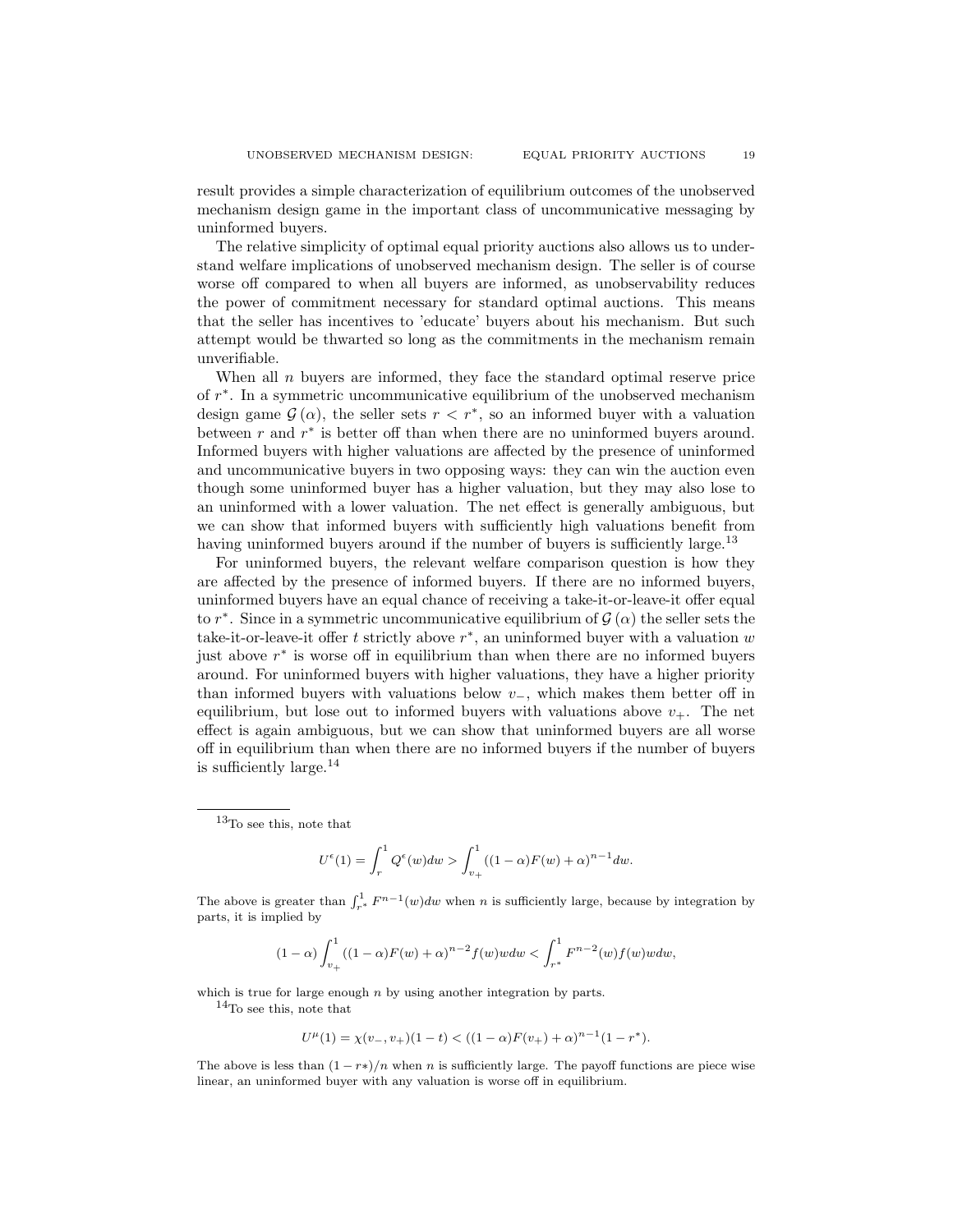# 4. Discussion

We have assumed that the objective of the seller is to make a single take it or leave it offer. If this offer is rejected, which it will sometimes be if it is made to an uninformed bidder, the game ends without trade. For the auction among the informed buyers this is without loss, since the winner of the auction always wants to accept the offer when they win the auction. For the uninformed this assumption is unrealistic. Once the seller learns who the uninformed buyers are, the seller is likely to approach them in sequence with offers. One question is how this might change if the seller could follow up a rejection by making an offer to one of the other bidders.

A general approach to unobserved mechanisms is to model the output of a mechanism as an "algorithm," which is a sequence of take-it-or-leave-it offers and the identities of the buyers to whom the offers are made. As in the present paper, the seller first makes a commitment in terms of how a particular algorithm is chosen in response to the messages sent by the buyers, who however may not observe it. It is straightforward to generalize the analysis in the present paper to the case in which algorithms are restricted to at most one take-it-or-leave-it offer for each buyer. The main insights are intact - an uninformed buyer receives an expected offer independent of the buyer's valuation, while informed buyers face a secret reserve price when they bid in an auction. We leave the characterization of unrestricted equilibrium algorithms to future research.

A more challenging question with multiple offers arises if uninformed buyers are unsure how many offers are made and how long they should wait for one. They might then choose to give up in a manner that depends on their waiting costs. We won't persue this here because it is obviously far more complex.

Yet we can make one observation. There will be at least one equilibrium in such a game that resolves exactly to our equal priority auction. In this equilibrium we just imagine that all buyer, informed and uninformed believe that only a single offer will be made at some arbitrary point in time. If they don't receive the offer at that point, they just don't expect to get one at all. Under those conditions, the seller can do no better than the equal priority auction because once an offer is rejected there won't be any buyers around to consider another one.

It is unclear whether alternative equilibrium with multiple offers might increase the seller's revenue. As always, multiple offer equilibrium improves the payoff to an informed buyer who wants to pretend to be uninformed. We defer this to future research since it is not clear at this point what is the best way to generalize to multiple offers.

Another sort of 'partial equilibrium' possibility is to assume that buyers wait around forever for offers. In this case the seller can do well by making a very high offer to each buyer in turn until all have rejected it. Then the seller could lower the offer slightly and continue to do this until some buyer accepts. This implements something that looks like a descending price auction.

The assumption that uninformed buyers will wait forever seems inconsistent at least with our view of why there are uninformed buyers in the first place - they have alternatives. Also, this is not the same as implementing a descending clock auction. Uninformed buyers won't understand how to bid in a descending clock auction for the same reason we described above. If they expected a descending clock auction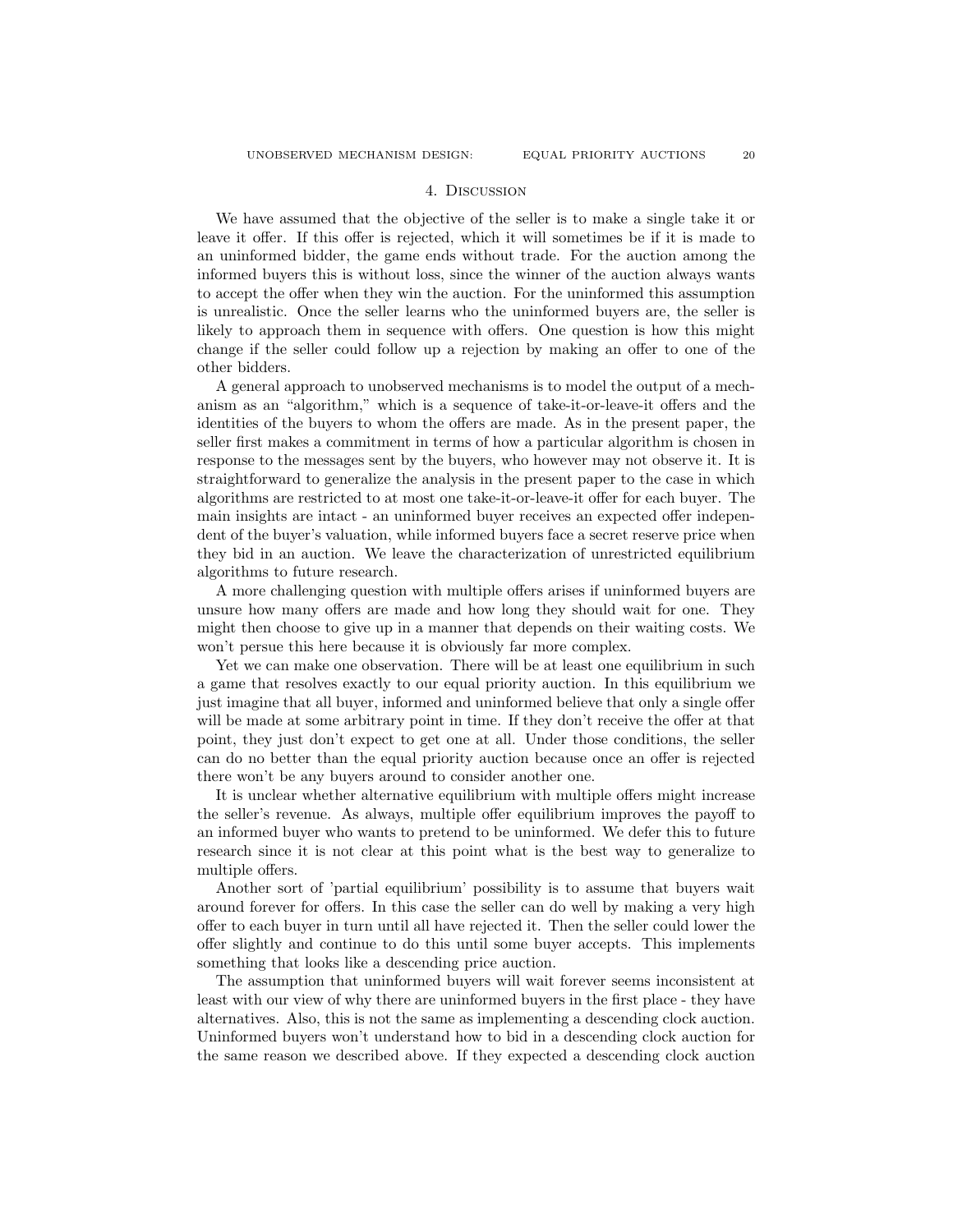and stopped optimally, the seller would add a password then change the rules to make them a counter offer.

4.1. Concluding remarks. In this paper we have considered a traditional mechanism design problem and modified it by assuming some buyers do not know the mechanism the seller is using. We show that, assuming uninformed buyers don't communicate any useful information, the seller's revenue optimal equilibrium can be implemented with an equal priority auction. This mechanism is new as far as we know. It lies nicely between the extremes of pure auction, which is best when the seller is sure everyone is informed, and a simple take it or leave price offer to a buyer chosen randomly.

One of the nice advantages of the equal priority auction is that it is parametric all equal priority auctions can be described using only 4 parameters, which makes is easy to show existence. The parameters all lie in a compact set, and the payoff functions are integrals which depend continuously on the parameters.

The parametric representation makes it possible to do computations, and in principal, do empirical work. As we mentioned above, one of the implications of the the equal priority auctions is that the distribution of bids in the auction will be endogenous. In particular, it will be bi-modal with high and low bids while intermediate valuation bidders trade at a fixed price. This is something like what happens on eBay, though eBay auctions differ in many ways from what we have modeled here.

Perhaps a restrictive assumption we use is that buyers are either fully informed or fully uninformed. A more reasonable assumption might be that buyers have partial information about commitments. For example, we could assume that some buyers may only be able to understand commitments to actions based on their own messages, but not commitments that depend on the messages of others. If all buyers have this type of partial information, then there is an equilibrium in which the seller implements the optimal auction of Myerson (1981) through a first-price sealed bid auction. This corresponds to the main result of Akbarpour and Li (2018), who frame the issue of partial observability in terms of limited commitment by the seller. When buyers have differential information about the seller's commitments for example, if buyers either fully observe the seller's commitment or only observe the part based on their own message - we nonetheless believe that our basic insight could be extended to this kind of assumption. Yet we are reluctant to pursue without a better model of what buyers can and cannot understand.

### 5. Appendix: Omitted Proofs

### Proof of Theorem 1.

*Proof.* Recall that a perfect Bayesian equilibrium in  $\mathcal{G}(\alpha)$  is given by some mixture  $\psi$  for the seller, and strategy rules  $(\sigma_i(\cdot, \epsilon, \gamma), \sigma_i(\cdot, \mu))_{i=1}^N$  for informed and uninformed buyers respectively. These formulas can be reduced using the two assumptions in the theorem - symmetry and babbling by uninformed buyers. Symmetry means that all informed buyers use the same strategy, so we drop the subscript  $i$ from  $\sigma_i(\cdot, \epsilon, \gamma)$ . Since uninformed buyers babble, their messages won't affect any outcomes can be implemented without these message. Therefore we can ignore the message strategy  $\sigma_i(\cdot,\mu)$  of the uninformed entirely.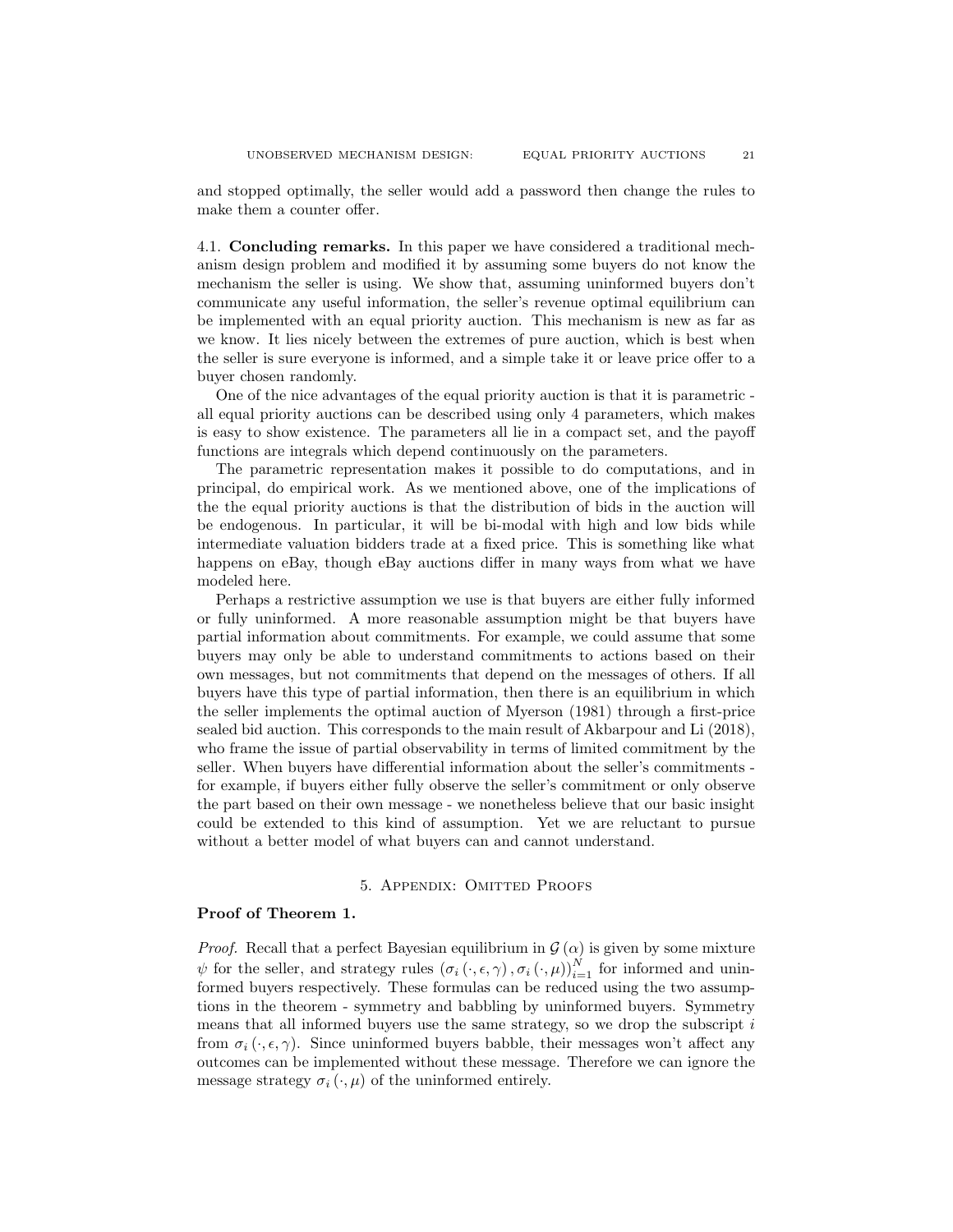Symmetry also means all informed buyers that send the same message are treated the same way in each mechanism  $\gamma = \{M, (p_i, q_i)_{i=1}^N\}$  in the support of  $\psi$ . We reorder the *n* buyers such that the first  $n - m$  of them are informed, and use the same permutation device  $\rho$  in direct mechanisms on bids from informed buyers to rewrite  $\gamma$ . Denote as  $\tilde{q}_m^{\mu}(b,\gamma)$  the probability with which an offer  $\tilde{p}_m^{\mu}(b,\gamma)$  is made to an uninformed buyer given that there are  $m$  uninformed buyers and the profile of  $n - m$  bids from informed buyers is  $b = \{b_1, \ldots, b_{n-m}\}$ . The function  $\tilde{q}_m^{\epsilon}(b, \gamma)$ gives the probability with which an offer  $\tilde{p}_m^{\epsilon}(b,\gamma)$  is made to the buyer with the first value in b, given that there are m uninformed buyers and the other  $n - m - 1$ informed buyers bid  $b_{-1} = \{b_2, \ldots, b_{n-m}\}.$  Feasibility of  $\gamma$  requires

$$
\sum_{i=1}^{n-m} \tilde{q}_m^{\epsilon} \left( \rho_m^i \left( b \right), \gamma \right) + m \tilde{q}_m^{\mu} (b, \gamma) \le 1
$$

for all m.

The equilibrium condition (2.2) for an informed buyer with valuation  $v_1$  in mechanism  $\gamma$  can now be rewritten as

$$
\sum_{m=0}^{n-1} B(m; n-1, \alpha) \mathbb{E}_{v_2, \dots, v_{n-m}} \left\{ \tilde{q}_m^{\epsilon} \left( \sigma(v_1, \epsilon, \gamma), \dots, \sigma(v_{n-m}, \epsilon, \gamma), \gamma \right) \right.\cdot \max \left[ v_1 - \tilde{p}_m^{\epsilon} \left( \sigma(v_1, \epsilon, \gamma), \dots, \sigma(v_{n-m}, \epsilon, \gamma), \gamma \right), 0 \right] \right\}
$$
  

$$
\geq \sum_{m=0}^{n-1} B(m; n-1, \alpha) \mathbb{E}_{v_2, \dots, v_{n-m}} \left\{ \tilde{q}_m^{\epsilon} \left( b', \dots, \sigma(v_{n-m}, \epsilon, \gamma), \gamma \right) \right.\cdot \max \left[ v_1 - \tilde{p}_m^{\epsilon} \left( b', \dots, \sigma(v_{n-m}, \epsilon, \gamma), \gamma \right), 0 \right] \right\},
$$

for all  $b' \in \mathcal{M}$ . The expected payoff for the informed buyer from pretending to be uninformed, and also the equilibrium payoff for an uninformed buyer with the same valuation, is given by

$$
\sum_{m=0}^{n-1} B(m; n-1, \alpha) \mathbb{E}_{v_2, \dots, v_{n-m}} \left\{ \tilde{q}_{m+1}^{\mu} \left( \sigma(v_2, \epsilon, \gamma), \dots, \sigma(v_{n-m}, \epsilon, \gamma), \gamma \right) \right. \\ \left. \cdot \max \left[ v_1 - \tilde{p}_{m+1}^{\mu} \left( \sigma(v_2, \epsilon, \gamma), \dots, \sigma(v_{n-m}, \epsilon, \gamma), \gamma \right), 0 \right] \right\}.
$$

We now define a direct mechanism  $\delta^* = \left\{ [0,1], (q_m^{\epsilon}, p_m^{\epsilon})_{m=0}^{n-1}, (q_m^{\mu}, p_m^{\mu})_{m=1}^{n} \right\},\$ where for each  $m = 1, \ldots, n$  and each  $v = (v_1, \ldots, v_n)$ ,

$$
q_m^{\mu}(v) = \tilde{q}_m^{\mu}(\sigma(v_1, \epsilon, \gamma), \dots, \sigma(v_{n-m}, \epsilon, \gamma), \gamma),
$$
  

$$
p_m^{\mu}(v) = \tilde{q}_m^{\mu}(\sigma(v_1, \epsilon, \gamma), \dots, \sigma(v_{n-m}, \epsilon, \gamma), \gamma);
$$

and for each  $m = 0, \ldots, n - 1$  and each  $v = (v_1, \ldots, v_n)$ ,

$$
q_m^{\epsilon}(v) = \tilde{q}_m^{\epsilon}(\sigma(v_1, \epsilon, \gamma), \dots, \sigma(v_{n-m}, \epsilon, \gamma), \gamma),
$$
  

$$
p_m^{\epsilon}(v) = \tilde{q}_m^{\epsilon}(\sigma(v_1, \epsilon, \gamma), \dots, \sigma(v_{n-m}, \epsilon, \gamma), \gamma)
$$

if  $\tilde{p}_m^{\epsilon}(\sigma(v_1,\epsilon,\gamma),\ldots,\sigma(v_{n-m},\epsilon,\gamma),\gamma) \ge v_1$ ; and

$$
q_m^{\epsilon}(v) = 0, \ p_m^{\epsilon}(v) = v_1
$$

if  $\tilde{p}_m^{\epsilon}(\sigma(v_1,\epsilon,\gamma),\ldots,\sigma(v_{n-m},\epsilon,\gamma),\gamma) > v_1.$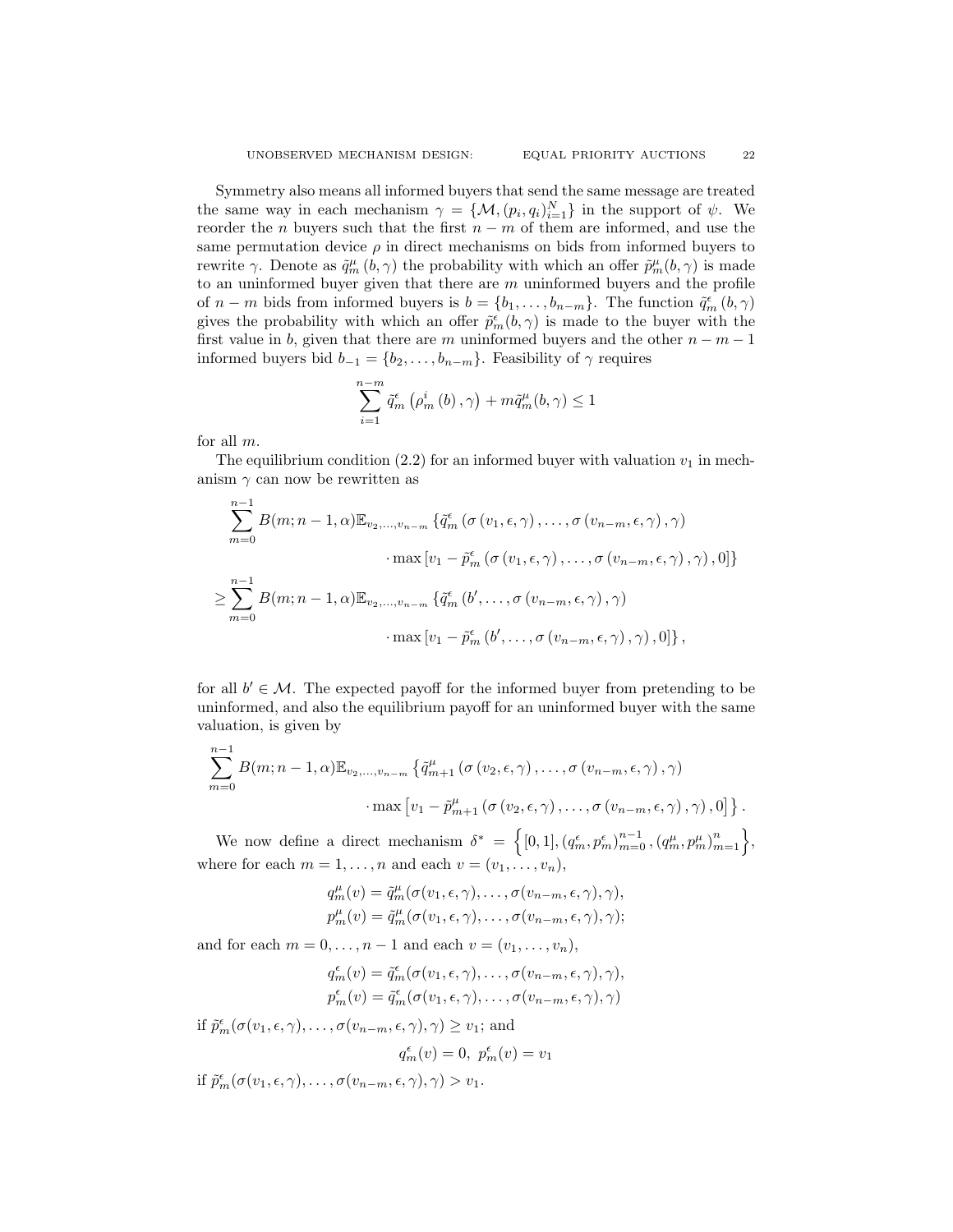It is now easy to see that the direct mechanism defined above is incentive compatible in that truthful bidding is a Bayesian Nash equilibrium among informed buyers. The feasibility constraint (2.6) is satisfied. The direct mechanism achieves the same revenue as  $\gamma$ .

In any equilibrium of  $\mathcal{G}(\alpha)$ , the seller's revenue is the same for each realization  $\gamma$  in the support of  $\psi$ . Thus the expected revenue  $R(\delta^*)$  from  $\delta^*$  achieves the same equilibrium revenue for the seller. Further, there is no incentive compatible direct mechanism  $\delta$  that achieves a strictly revenue  $R(\delta)$  than  $R(\delta^*)$ . If there were, then given that uninformed buyers babble and informed buyers can condition their strategies on the mechanism, the seller would deviate to the more profitable direct mechanism  $\delta$ , which contradicts the equilibrium condition (2.5) for the seller.

The reverse direction of Theorem 1 follows by constructing a symmetric equilibrium of  $\mathcal{G}(\alpha)$  using password mechanisms derived from an optimal direct mechanism  $\delta^* = \{ [0,1], (q_m^{\epsilon}, p_m^{\epsilon})_{m=0}^{n-1}, (q_m^{\mu}, p_m^{\mu})_{m=1}^{n} \}$ . The seller's equilibrium strategy  $\psi$  is a mixture  $\psi$  over password mechanisms  $\gamma(\zeta)$ , where each  $\zeta$  is a realization  $\zeta$  of a uniform random variable on [0, 1]. Each password mechanism  $\gamma(\zeta)$  has message space  $[0,1]^2$ , with a typical message  $b = (z, v)$ . Given a realized password mechanism  $\gamma(\zeta)$ , the equilibrium strategy of an informed buyer i with valuation  $v_i$  is to send message  $(\zeta, v_i)$ . The equilibrium strategy of an uninformed buyer with any valuation is a pair of independent and random draws from the uniform distribution over [0, 1]. For each password mechanism  $\gamma(\zeta)$ , the trading probabilities and offers  $(\hat{q}_i, \hat{p}_i)_{i=1}^N$  are derived from  $\delta^*$  as follows. For each profile of messages  $(b_1, ..., b_n) = ((z_1, v_1), ..., (z_n, v_n)),$  let  $m = \#\{i : z_i \neq \zeta\}$ , and reorder the buyers  $z_i = \zeta$  for each  $i = 1, \ldots, n - m$ . Define

$$
\hat{q}_i(b,\zeta) = q_m^{\epsilon}(v), \ \hat{p}_i(b,\zeta) = p_m^{\epsilon}(v)
$$

for each  $i = 1, \ldots, n - m$ , and

$$
\hat{q}_i(b,\zeta) = q_m^{\mu}(v), \ \hat{p}_i(b,\zeta) = p_m^{\mu}(v)
$$

for each  $i = n - m + 1, \ldots, n$ .

It is straightforward to verify that the strategies of the seller, informed and uninformed buyers form a perfect Bayesian equilibrium. In particular, given that the seller ignores any valuation report by buyer  $i$  when  $i$  does not match the realized password  $\zeta$ , it is an optimal response for uninformed buyers report a random number from [0, 1] as his valuation since he does not observe the password. Conversely, given that uninformed buyers report a random number as their valuation, it is optimal for the seller to commit to mechanisms that ignore any valuation report by a buyer who does not match the realized password.  $\square$ 

# Proof of Lemma 2.

*Proof.* First, an informed buyer with  $v < r$  never wins the auction, and thus the expected payoff is 0, matching  $U^{\epsilon}(v)$  in (3.1) and (3.3) for  $v < r$ .

Second, an informed buyer with  $v \in [r, v_+)$  wins the auction only when  $m = 0$ and all  $n-1$  other informed buyers have valuation at most v, pays the maximum of  $r$  and the second highest valuation. Thus, the expected payoff is

$$
v(1-\alpha)^{n-1}F^{n-1}(v) - \left(r(1-\alpha)^{n-1}F^{n-1}(r) + \int_r^v w \ d\left((1-\alpha)^{n-1}F^{n-1}(w)\right)\right).
$$

By integration by parts, the above matches  $U^{\epsilon}(v)$  in (3.1) and (3.3) for  $v \in [r, v_-)$ .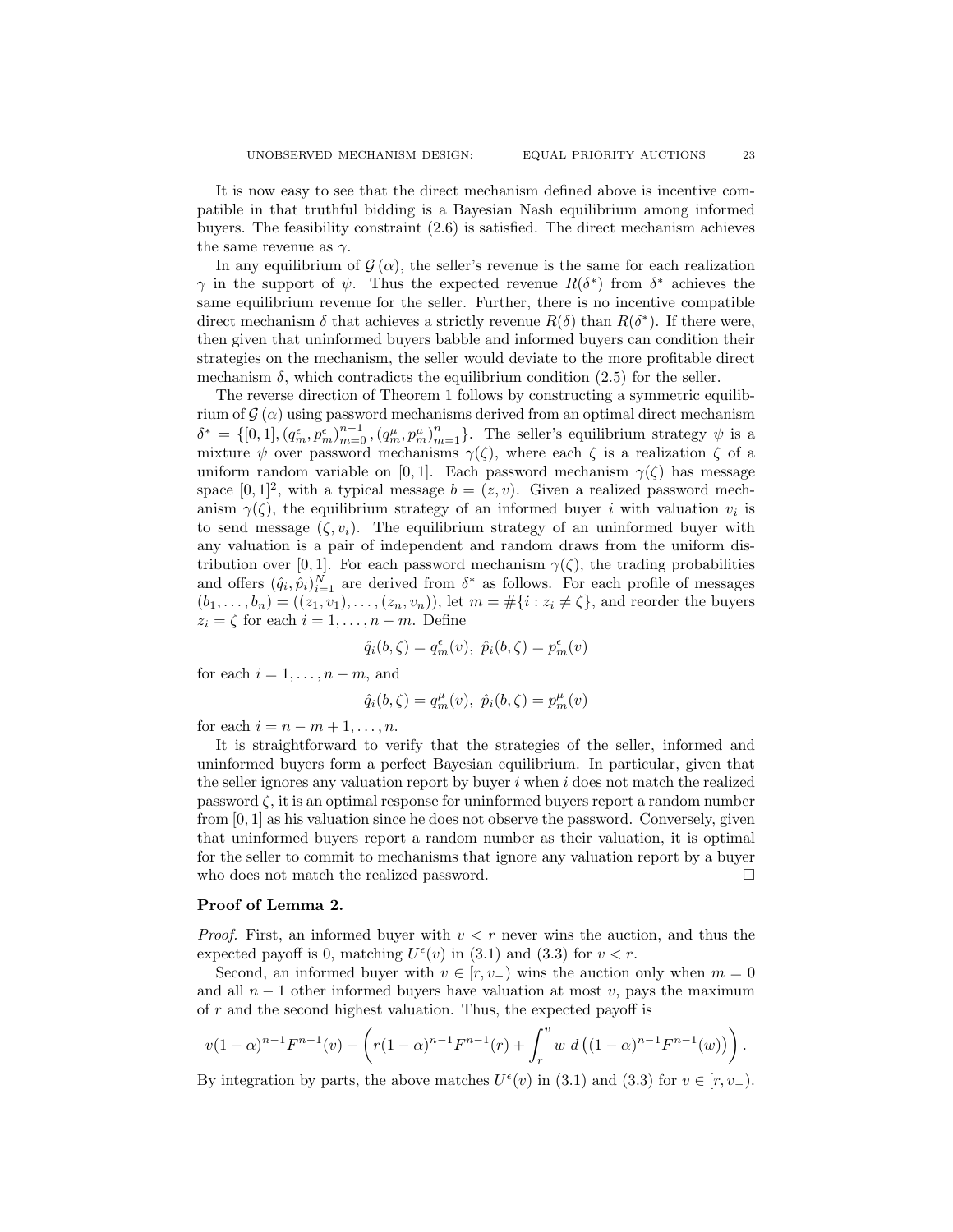Third, an informed buyer with  $v \in [v_-, v_+]$  wins the auction when  $m = 0$  and all  $n-1$  other informed buyers have valuation at most  $v_$ , and pays the maximum of r and the second highest valuation. The contribution of this event to the buyer's expected payoff is

$$
v(1-\alpha)^{n-1}F^{n-1}(v_{-}) - \left(r(1-\alpha)^{n-1}F^{n-1}(r) + \int_{r}^{v_{-}} w \ d\left((1-\alpha)^{n-1}F^{n-1}(w)\right)\right)
$$
  
=  $U^{\epsilon}(v_{-}) + (v-v_{-})(1-\alpha)^{n-1}F^{n-1}(v_{-}).$ 

The buyer also wins the auction with probability  $1/(m + k + 1)$  when there are m uninformed buyers, all  $n-m-1$  other informed buyers have valuation at most  $v_{+}$ , and  $m + k$  is at least 1 (where k is the number of informed buyers with valuation on  $[v_-, v_+]$ , and pays  $v_-.$  The contribution of this event to the buyer's expected payoff is

$$
(v-v_-)\left(\chi(v_-,v_+)-(1-\alpha)^{n-1}F^{n-1}(v_-)\right).
$$

The sum of the above two expressions matches  $U^{\epsilon}(v)$  in (3.1) and (3.3) for  $v \in$  $[v_-, v_+]$ .

Fourth, for an informed buyer with  $v > v_+$  who wins the auction, he pays the maximum of the second highest bid and the reserve price. When the second highest bid is below  $v_-,$ , which implies that  $m = k = 0$ , the reserve price is r, and the contribution to the expected payoff is

$$
U^{\epsilon}(v_{-}) + (v - v_{-})(1 - \alpha)^{n-1}F^{n-1}(v_{-}).
$$

When the second highest bid is between  $v_$  and  $v_+$ , which implies that  $m + k \geq 1$ , the reserve price is  $(v_- + v_+(m+k))/(m+k+1)$ , and the contribution to the expected payoff is

$$
\sum_{m=0}^{n-1} B(m; n-1, \alpha) \sum_{k=0}^{n-1-m} B_k^{n-1-m}(v_-, v_+) \left(v - \frac{v_- + v_+(m+k)}{m+k+1}\right)
$$
  
-(1-\alpha)^{n-1}F^{n-1}(v\_-)(v-v\_-)  
=(v-v\_+)((1-\alpha)F(v\_+) + \alpha)^{n-1} + (v\_+ - v\_-)\chi(v\_-, v\_+) - (1-\alpha)^{n-1}F^{n-1}(v\_-)(v-v\_-).

When the second highest bid  $w$  is above  $v_{+}$ , which occurs with probability

$$
\sum_{m=0}^{n-1} B(m; n-1, \alpha)(F^{n-1-m}(w) - F^{n-1-m}(v_+)),
$$

the buyer pays this bid, and so by integration by parts the contribution to the expected payoff is

$$
\int_{v_+}^{v} \sum_{m=0}^{n-1} B(m; n-1, \alpha) (F^{n-1-m}(w) - F^{n-1-m}(v_+)) dw
$$
  
= 
$$
\int_{v_+}^{v} \sum_{m=0}^{n-1} B(m; n-1, \alpha) F^{n-1-m}(w) dw - (v-v_+)((1-\alpha)F(v_+) + \alpha)^{n-1}.
$$

The sum of the three expressions for the contributions to the expected payoff matches  $U^{\epsilon}(v)$  in (3.1) and (3.3) for  $v > v_{+}$ .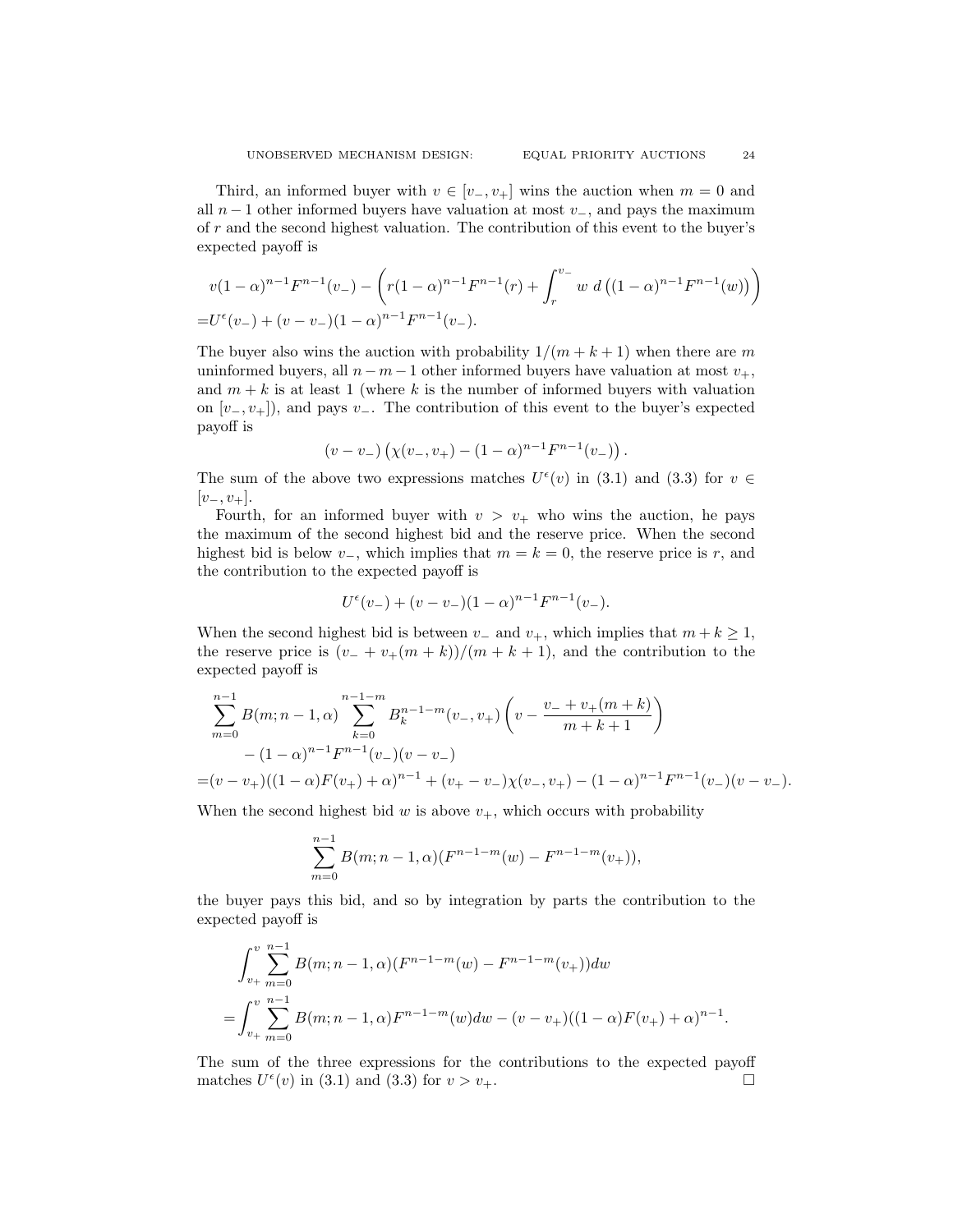# Proof of Lemma 3.

Proof. Define

$$
D(r,t,v_-,v_+) = U^{\epsilon}(v_-) - U^{\mu}(v_-) = \int_r^{v_-} (1-\alpha)^{n-1} F^{n-1}(w) dw - \chi(v_-,v_+)(v_- - t),
$$

and let  $R$  be the revenue from the equal-priority auction. We have

$$
\frac{\partial D}{\partial r} = -(1 - \alpha)^{n-1} F^{n-1}(r);
$$
  

$$
\frac{\partial R}{\partial r} = -n(1 - \alpha)^n F^{n-1}(r) \phi(r) f(r)
$$

and

$$
\begin{aligned} \frac{\partial D}{\partial t} &= \chi(v_-, v_+);\\ \frac{\partial R}{\partial t} &= n\alpha \chi(v_-, v_+) \pi'(t). \end{aligned}
$$

If  $v - < v_+$ , or if  $v - = v_+$  and  $dv - < 0$ , we have

$$
\frac{\partial \chi(v_-, v_+)}{\partial v_-} = \frac{(1 - \alpha)f(v_-)}{(1 - \alpha)(F(v_+) - F(v_-)) + \alpha} \left( \chi(v_-, v_+) - ((1 - \alpha)F(v_-))^{n-1} \right);
$$
  
\n
$$
\frac{\partial D}{\partial v_-} = (1 - \alpha)^{n-1} F^{n-1}(v_-) - \chi(v_-, v_+) - \frac{\partial \chi(v_-, v_+)}{\partial v_-}(v_- - t);
$$
  
\n
$$
\frac{\partial R}{\partial v_-} = n(1 - \alpha)((1 - \alpha)^{n-1} F^{n-1}(v_-) - \chi(v_-, v_+))\phi(v_-)f(v_-)
$$
  
\n
$$
+ n((1 - \alpha)(\pi(v_-) - \pi(v_+)) + \alpha\pi(t))\frac{\partial \chi(v_-, v_+)}{\partial v_-}.
$$

If  $v - < v_+$ , or if  $v - = v_+$  and  $dv_+ > 0$ , we have

$$
\frac{\partial \chi(v_-, v_+)}{\partial v_+} = \frac{(1 - \alpha)f(v_+)}{(1 - \alpha)(F(v_+) - F(v_-)) + \alpha} \left(((1 - \alpha)F(v_+) + \alpha)^{n-1} - \chi(v_-, v_+) \right);
$$
  
\n
$$
\frac{\partial D}{\partial v_+} = -\frac{\partial \chi(v_-, v_+)}{\partial v_+} (v_- - t);
$$
  
\n
$$
\frac{\partial R}{\partial v_+} = n(1 - \alpha) \left( \chi(v_-, v_+) - ((1 - \alpha)F(v_+) + \alpha)^{n-1} \right) \phi(v_+) f(v_+)
$$
  
\n
$$
+ n((1 - \alpha)(\pi(v_-) - \pi(v_+)) + \alpha \pi(t)) \frac{\partial \chi(v_-, v_+)}{\partial v_+}.
$$

If  $v_ - = v_ + = \hat{v}$ , we have

$$
\frac{d\chi(\hat{v},\hat{v})}{d\hat{v}} = \frac{(1-\alpha)f(\hat{v})}{\alpha} \left( ((1-\alpha)F(\hat{v}) + \alpha)^{n-1} - ((1-\alpha)F(\hat{v}))^{n-1} \right);
$$
\n
$$
\frac{\partial D}{\partial \hat{v}} = (1-\alpha)^{n-1}F^{n-1}(\hat{v}) - \chi(\hat{v},\hat{v}) - \frac{d\chi(\hat{v},\hat{v})}{d\hat{v}}(\hat{v}-t);
$$
\n
$$
\frac{\partial R}{\partial \hat{v}} = n(1-\alpha) \left( (1-\alpha)^{n-1}F^{n-1}(\hat{v}) - ((1-\alpha)F(\hat{v}) + \alpha)^{n-1} \right) \phi(\hat{v})f(\hat{v}) + n\alpha\pi(t)\frac{d\chi(\hat{v},\hat{v})}{d\hat{v}}
$$
\n
$$
= n(1-\alpha)f(\hat{v}) \left( ((1-\alpha)F(\hat{v}) + \alpha)^{n-1} - (1-\alpha)^{n-1}F^{n-1}(\hat{v}) \right) (\pi(t) - \phi(\hat{v})).
$$

Let  $(r, t, v_-, v_+)$  be an optimal equal-priority auction. We first show that it is interior.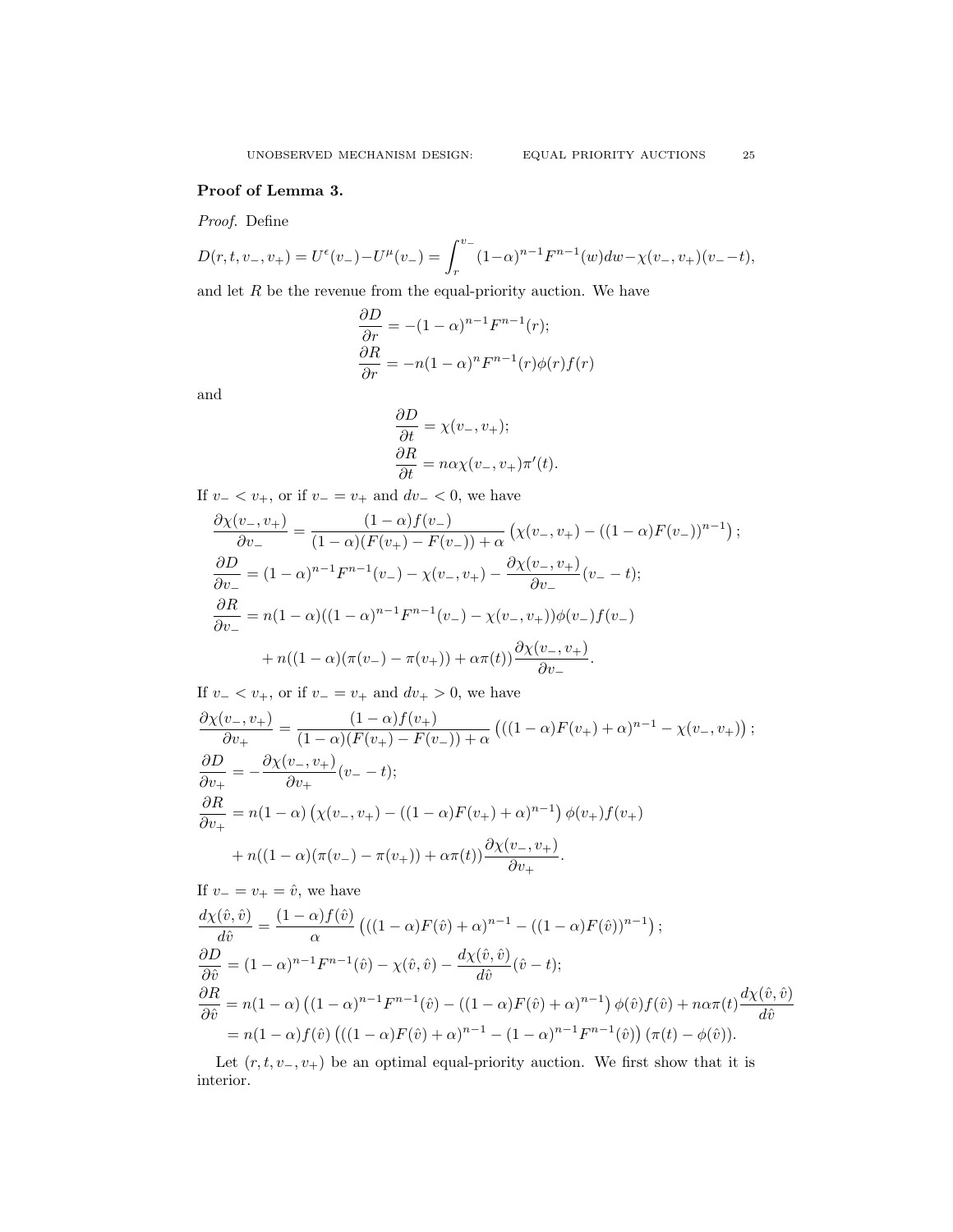Suppose that  $r = t < v_-\leq v_+$ . Recall that  $U^{\epsilon}(v)$  is strictly convex for  $v \in (r, v_-)$ while  $U^{\mu}(v)$  is linear for  $v \in (t, v_-)$ . Since  $Q^{\epsilon}(v)$  has an upward jump at  $v = v_-,$ we have  $U^{\epsilon}(v_{-}) < U^{\mu}(v_{-}),$  violating the critical bidding condition (3.4).

Suppose that  $r < t = v_- \le v_+$ . We have  $U^{\epsilon}(v_-) > U^{\mu}(v_-) = 0$ , and so the critical bidding condition  $(3.4)$  is slack. Since  $r < t$ , we have  $r < r^*$  or  $t > r^*$ , or both. If  $r < r^*$ , then by raising r marginally, the seller could increase the revenue because  $\phi(r) < 0$  implies  $\partial R/\partial r > 0$ . If  $t > r^*$ , then by lowering t marginally, the seller could increase the revenue because  $\pi'(t) < 0$  implies  $\partial R/\partial t < 0$ . With the critical bidding condition (3.4) slack, we have a contradiction to the assumption of optimality.

Suppose that  $r = t = v_-\leq v_+$ . If  $r = t < r^*$ , then by raising t marginally, the seller relaxes the critical bidding condition (3.4) because  $\partial D/\partial t > 0$ , and increases the revenue because  $\pi'(t) > 0$  implies  $\partial R/\partial t > 0$ . If  $r = t > r^*$ , then by lowering r marginally, the seller relaxes the critical bidding condition (3.4) because  $\partial D/\partial r < 0$ , and increases the revenue because  $\phi(r) > 0$  implies  $\partial R/\partial r < 0$ . If  $r = t = r^* = v_-,$ then by lowering  $r$  marginally, the seller relaxes the critical bidding condition  $(3.4)$ because  $\partial D/\partial r < 0$ , without changing the revenue because  $\partial R/\partial r = 0$ . With (3.4) slack, the seller could then increase the revenue by either further raising  $v_$ marginally if  $v = r^* < v_+$ , because  $\phi(v_-) = 0$  implies  $\partial R/\partial v_- > 0$ , or by raising both  $v_+$  and  $v_+$  by the same infinitesimal amount if  $v_- = v_+ = r^*$ , because  $\partial R/\partial \tilde{v} > 0$  when  $\hat{v} = r^*$ . In each case, we have a contradiction to the assumption of optimality.

Suppose that  $r < t < v_-=v_+=\hat{v}$ . We have  $\partial D/\partial \hat{v} < 0$  and  $\partial R/\partial \hat{v} < 0$  has the same sign as  $\pi(t) - \phi(\hat{v})$ . Thus,  $\pi(t) > \phi(\hat{v})$ : otherwise, by decreasing v<sub>-</sub> and  $v_{+}$  by the same marginal amount, the seller relaxes the critical bidding condition (3.4) without decreasing the revenue, which would then allow the seller to increase the revenue by either raising r or lowering t, as  $r < t$  implies  $r < r^*$  or  $t > r^*$ , or both. Since  $\phi(1) = 1$ , this implies that  $\hat{v} < 1$ . Now, consider perturbing the equal priority auction by reducing  $v_+$  from  $\hat{v}$  and raising  $v_+$  from  $\hat{v}$  such that

$$
-(\chi(\hat{v},\hat{v})-(1-\alpha)^{n-1}F^{n-1}(\hat{v}))dv_- = (((1-\alpha)F(\hat{v})+\alpha)^{n-1}-\chi(\hat{v},\hat{v}))dv_+.
$$

By construction,

$$
\frac{\partial \chi(\hat{v}, \hat{v})}{\partial v_-} = \frac{\partial \chi(\hat{v}, \hat{v})}{\partial v_+}.
$$

This implies that the critical bidding condition (3.4) is relaxed, because

$$
\frac{\partial D}{\partial v_-}dv_- + \frac{\partial D(\hat{v})}{\partial v_+}dv_+ = ((1 - \alpha)^{n-1}F^{n-1}(\hat{v}) - \chi(\hat{v}, \hat{v}))dv,
$$

which is strictly negative. The seller's revenue is unchanged, because

$$
\frac{\partial R}{\partial v_{-}}dv_{-} + \frac{\partial R}{\partial v_{+}}dv_{+}
$$
\n
$$
= n(1 - \alpha)f(\hat{v}) \left(\chi(\hat{v}, \hat{v}) - (1 - \alpha)^{n-1}F^{n-1}(\hat{v})\right) (\pi(t) - \phi(\hat{v})) dv_{-}
$$
\n
$$
+ n(1 - \alpha)f(\hat{v}) \left(((1 - \alpha)F(\hat{v}) + \alpha)^{n-1} - \chi(\hat{v}, \hat{v})\right) (\pi(t) - \phi(\hat{v})) dv_{+},
$$

which is equal to 0 by construction. The seller could now increase the revenue by either raising r or lowering t, as  $r < t$  implies  $r < r^*$  or  $t > r^*$ , or both. This contradicts the assumption of optimality.

Now, we establish the first-order conditions stated in the lemma. To begin, the critical bidding condition (3.4) binds at any optimal equal-priority auction.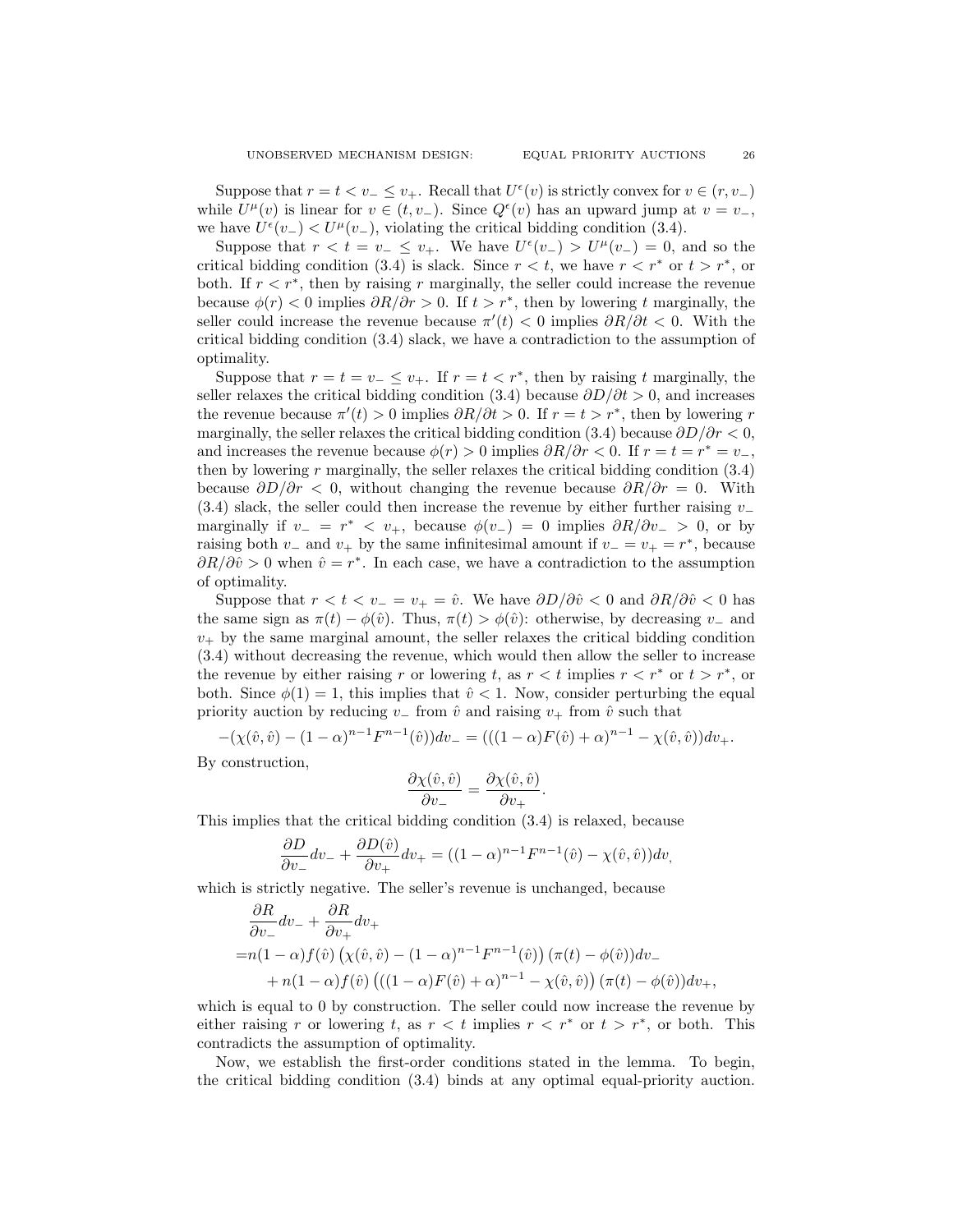Otherwise, since  $r < t$  implies that  $r < r^*$  or  $t > r^*$ , or both, the seller could increase the revenue by either raising  $r$  or lowering  $t$ , a contradiction to the assumed optimality. Further,  $r < r^* < t$ . Otherwise, if  $r^* \le r < t$ , the seller could relax (3.4) by lowering  $r$  marginally without decreasing the revenue, which then would allow the seller to increase the revenue by lowering t. Similarly, if  $r < t \leq r^*$ , the seller could relax  $(3.4)$  by raising t marginally without decreasing the revenue, which then would allow the seller to increase the revenue by raising r. Finally,  $\pi(t) > \phi(v_+)$ . Otherwise, by lowering  $v_+$  marginally, the seller relaxes (3.4) because  $\partial D/\partial v_+ < 0$ , and increases the revenue, as  $\partial R/\partial v_+$  has the same sign as

$$
\alpha(\pi(t) - \phi(v_+)) + (1 - \alpha)(\pi(v_-) - \pi(v_+)) - \phi(v_+)(F(v_+) - F(v_-))
$$
  
=\alpha(\pi(t) - \phi(v\_+)) - \int\_{v\_-}^{v\_+} (\phi(v\_+) - \phi(w)) f(w) dw  
<\alpha(\pi(t) - \phi(v\_+)),

contradicting the assumed optimality. Note that  $\pi(t) > \phi(v_+)$  implies  $v_+ < 1$ .

To obtain (3.7), consider perturbations  $dv_+$  and  $dv_+$ , while keeping r and t unchanged. An optimality condition is that

$$
\frac{\partial R}{\partial v_-}dv_- + \frac{\partial R}{\partial v_+}dv_+ = 0,
$$

for all perturbations  $dv_$  and  $dv_+$  satisfying

$$
\frac{\partial D}{\partial v_-}dv_- + \frac{\partial D}{\partial v_+}dv_+ = 0.
$$

Thus we have

$$
\frac{\partial R/\partial v_-}{\partial D/\partial v_-} = \frac{\partial R/\partial v_+}{\partial D/\partial v_+}.
$$

Using the expressions for  $\chi(v_-, v_+), \partial \chi(v_-, v_+)/\partial v_-\$  and  $\partial \chi(v_-, v_+)/\partial v_+\$ , straightforward algebra lead us to the first-order condition (3.7) for an optimal equalpriority auction with respect to  $v_+$  and  $v_+$ . Note that (3.7) implies that

$$
\frac{\partial R/\partial v_+}{\partial D/\partial v_+} = -n(1-\alpha)(\phi(v_+)-\phi(v_-))f(v_-).
$$

Next, to obtain (3.8), consider perturbations dt and  $dv_+$ . The resulting optimality condition is

$$
\frac{\partial R/\partial t}{\partial D/\partial t} = \frac{\partial R/\partial v_+}{\partial D/\partial v_+}.
$$

This gives the first order condition (3.8) with respect to t and  $v_{+}$ .

Lastly, to obtain (3.9), consider perturbations dr and  $dv_+$ , while keeping t and  $v_$  unchanged. The resulting optimality condition is

$$
\frac{\partial R/\partial r}{\partial D/\partial r} \ge \frac{\partial R/\partial v_+}{\partial D/\partial v_+}
$$

,

and  $r \geq 0$ , with complementary slackness. This gives the first-order condition

$$
-\phi(r)f(r) \le (\phi(v_+) - \phi(v_-))f(v_-),
$$

and  $r \geq 0$ , with complementary slackness. Note that  $-\phi(0)f(0) = 1$ . Since  $\phi(v_+)$  $\pi(t)$  and  $t > r^*$ , we have  $\phi(v_+) < \pi(r^*) < r^*$ , while  $v_- > t > r^*$ . Thus,

$$
(\phi(v_+) - \phi(v_-))f(v_-) = (\phi(v_+) - v_-)f(v_-) + 1 - F(v_-) < 1.
$$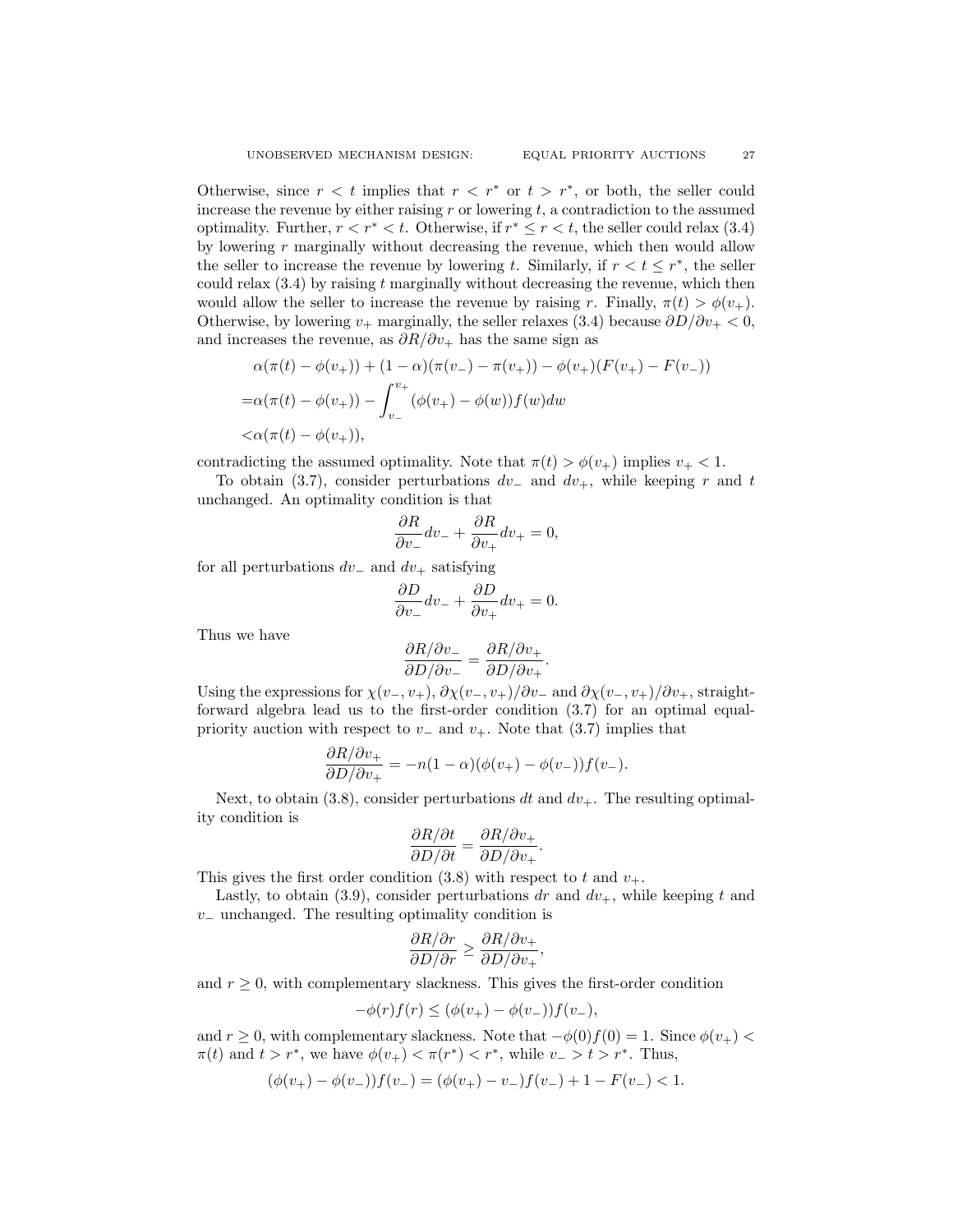# Proof of Lemma 4.

*Proof.* Fix a direct mechanism  $\{q_m^{\epsilon}, p_m^{\epsilon}\}_{m=0}^{n-1}$  and  $\{q_m^{\mu}, p_m^{\mu}\}_{m=1}^{n}$ . Define  $p^{\mu} \in [0, 1]$ to be the expected offer to uninformed buyers, given by

$$
\sum_{m=0}^{n-1} B(m; n-1, \alpha) \mathbb{E}_{v} \{ q_{m+1}^{\mu}(v) (p^{\mu} - p_{m+1}^{\mu}(v)) \} = 0.
$$

Since  $p_m^{\mu}(v) \in [0,1]$  for all v,

$$
\sum_{m=0}^{n-1} B(m; n-1, \alpha) \mathbb{E}_{v} \{q_{m+1}^{\mu}(v)\} \max[w - p^{\mu}, 0]
$$
  
= 
$$
\sum_{m=0}^{n-1} B(m; n-1, \alpha) \mathbb{E}_{v} \{q_{m+1}^{\mu}(v) \max[w - p_{m+1}^{\mu}(v), 0]\}
$$

for all  $w \le \min p_m^{\mu}(v)$  and for all  $w \ge \max p_m^{\mu}(v)$ . Since  $U^{\mu}(w)$  is convex in w, we have

$$
U^{\mu}(w) \ge \sum_{m=0}^{n-1} B(m; n-1, \alpha) \mathbb{E}_{v} \{q^{\mu}_{m+1}(v)\} \max[w - p^{\mu}, 0]
$$

for all w. Thus, replacing each all functions  $\{p_m^{\mu}(\cdot)\}_{m=1}^n$  with  $p^{\mu}$  reduces the deviation payoff of an informed buyer from pretending to be uninformed. The seller's revenue from uninformed buyers is

$$
\sum_{m=1}^{n} B(m; n, \alpha) \mathbb{E}_{v} \left\{ m q_{m}^{\mu}(v) \pi(p_{m}^{\mu}(v)) \right\} = n \alpha \sum_{m=0}^{n-1} B(m; n-1, \alpha) \mathbb{E}_{v} \left\{ q_{m+1}^{\mu}(v) \pi(p_{m+1}^{\mu}(v)) \right\}.
$$

The lemma then follows from the strict concavity of  $\pi(\cdot)$ .

$$
\qquad \qquad \Box
$$

### Proof of Theorem 5.

*Proof.* Suppose that  $\{r, t, v_-, v_+\}$  is a revenue maximizing equal priority auction. By Lemma 3, the first order conditions (3.7)-(3.9) are satisfied. We construct a non-negatively valued multiplier function  $\lambda(w)$  for all  $w \in [0,1]$  such that the allocative rule  $(q_m^{\epsilon})_{m=0}^{n-1}$  and  $(q_m^{\mu})_{m=1}^{n}$ , together with the offer to uninformed  $p^{\mu}$ defined by  $\{r, t, v_-, v_+\}$  solves the Lagrangian relaxation. By Lemma 2, the transfer rule we have specified for an equal priority auction supports a truthful bidding equilibrium among informed buyers. Thus we have found a direct mechanism  $\{(q_m^{\epsilon}, p_m^{\epsilon})_{m=0}^{n-1}, (q_m^{\mu}, p_m^{\mu})_{m=1}^{n}\}$  that point-wise maximizes the Lagrangian.

For each  $w \in [0, 1]$ , denote

$$
K^{\epsilon}(w) = n(1 - \alpha)\phi(w) + \int_{w}^{1} \lambda(x)dx/f(w);
$$
  

$$
K^{\mu} = n\alpha\pi(p^{\mu}) - \int_{0}^{1} \lambda(x) \max[x - p^{\mu}, 0] dx.
$$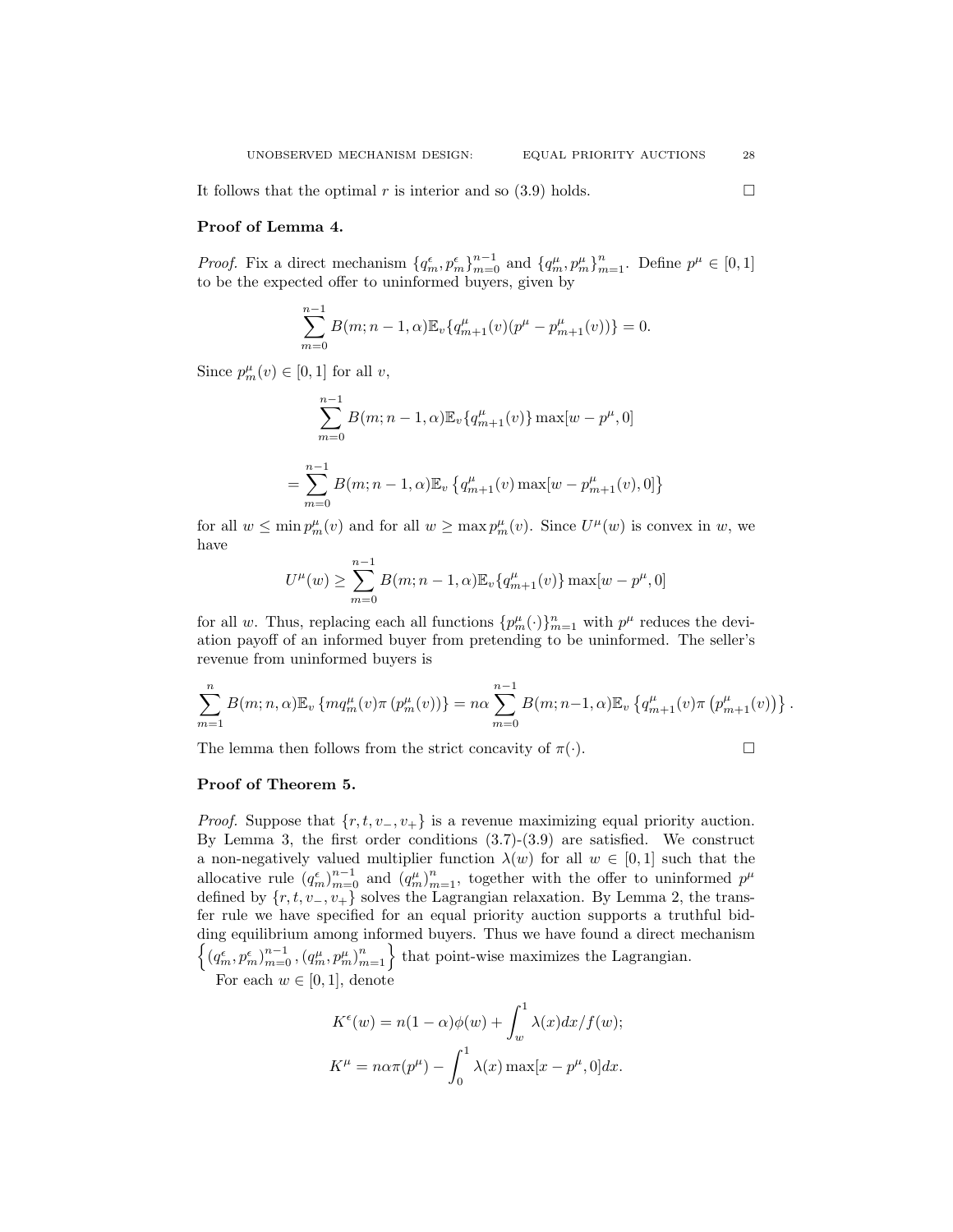We can then rewrite the Lagrangian as

$$
(1 - \alpha)^{n-1} \int_0^1 K^{\epsilon}(w) Q_0^{\epsilon}(w) f(w) dw + \alpha^{n-1} K^{\mu} q_n^{\mu}
$$
  
+ 
$$
\sum_{m=1}^{n-1} \left( \int_0^1 B(m; n-1, \alpha) K^{\epsilon}(w) Q_m^{\epsilon}(w) f(w) dw + B(m-1; n-1, \alpha) K^{\mu} Q_m^{\mu} \right),
$$

where  $Q_0^{\epsilon}(w)$  is the probability that an informed buyer with valuation w gets the good when all buyers are informed, and  $q_n^{\mu}$  is the probability that each uninformed buyer gets the good when all buyers are uninformed.

Now we construct  $\lambda(\cdot)$  as follows. Let  $\lambda(w) = 0$  for all  $w \notin [v_-, v_+]$ , and let

$$
\lambda(w) = n(1 - \alpha) \frac{d}{dw} (f(w)(\phi(w) - \phi(v_+)))
$$
  
= n(1 - \alpha)(2f(w) + f'(w)(w - \phi(v\_+)))

for all  $w \in (v_-, v_+)$ , with  $\lambda(v_-)$  and  $\lambda(v_+)$  given by the corresponding limit from above and from below. Since by assumption  $\pi(\cdot)$  is strictly concave,  $f(w)\phi(w)$  is strictly increasing in w, and thus  $\lambda(w) > 0$  at any  $w \in [v_-, v_+]$  such that  $f'(w) \leq 0$ . By (3.7) we have  $\phi(v_+) < \pi(t) < \pi(r^*) < r^*$ . Since  $w \ge v_- > t > r^*$ , we have  $\lambda(w) > 0$  at any  $w \in [v_-, v_+]$  such that  $f'(w) > 0$ . Thus,  $\lambda(w)$  as constructed is non-negative for any w.

We will first show that  $p^{\mu} = t$  maximizes the Lagrangian. For any  $w \in [v_-, v_+]$ , by construction

$$
\int_w^1 \lambda(x)dx = n(1-\alpha)f(w)(\phi(v_+) - \phi(w)).
$$

Using integration by parts, we have

$$
\int_0^1 \lambda(w) \max[w - p^{\mu}, 0] dw
$$
  
=  $-\int_{v_-}^{v_+} (w - p^{\mu}) d\left(\int_w^1 \lambda(x) dx\right)$   
=  $n(1 - \alpha) \left( (v_- - p^{\mu}) f(v_-) (\phi(v_+) - \phi(v_-)) + \int_{v_-}^{v_+} f(w) (\phi(v_+) - \phi(w)) dw \right)$   
=  $n(1 - \alpha) ((v_- - p^{\mu}) f(v_-) (\phi(v_+) - \phi(v_-)) + \phi(v_+) (F(v_+) - F(v_-)) - (\pi(v_-) - \pi(v_+)))$ .  
By (3.7), we have

$$
K^{\mu} = n\alpha\phi(v_{+}) + n\alpha(\pi(p^{\mu}) - \pi(t)) + (p^{\mu} - t)n(1 - \alpha)f(v_{-})(\phi(v_{+}) - \phi(v_{-})).
$$

The above is strictly concave in  $p^{\mu}$ . By (3.8), it is maximized at  $p^{\mu} = t$ , and thus

$$
K^{\mu} = n\alpha\phi(v_{+}).
$$

The remainder of the proof establishes that the direct mechanism  $(q_m^{\epsilon})_{m=0}^{n-1}$ ,  $(q_m^{\mu})_{m=1}^n$ , and  $p^{\mu} = t$  defined by  $\{r, t, v_-, v_+\}$  is a point-wise maximizer of the Lagrangian relaxation. For  $w \in [v_-, v_+]$ , we have

$$
\frac{B(m; n-1, \alpha)}{n-m} K^{\epsilon}(w) = \frac{B(m-1; n-1, \alpha)}{m} K^{\mu}.
$$

For all  $w > v_+$ , since  $\pi(\cdot)$  is strictly concave,

$$
K^{\epsilon}(w) = n(1 - \alpha)\phi(w) > n(1 - \alpha)\phi(v_+) = K^{\epsilon}(v_+),
$$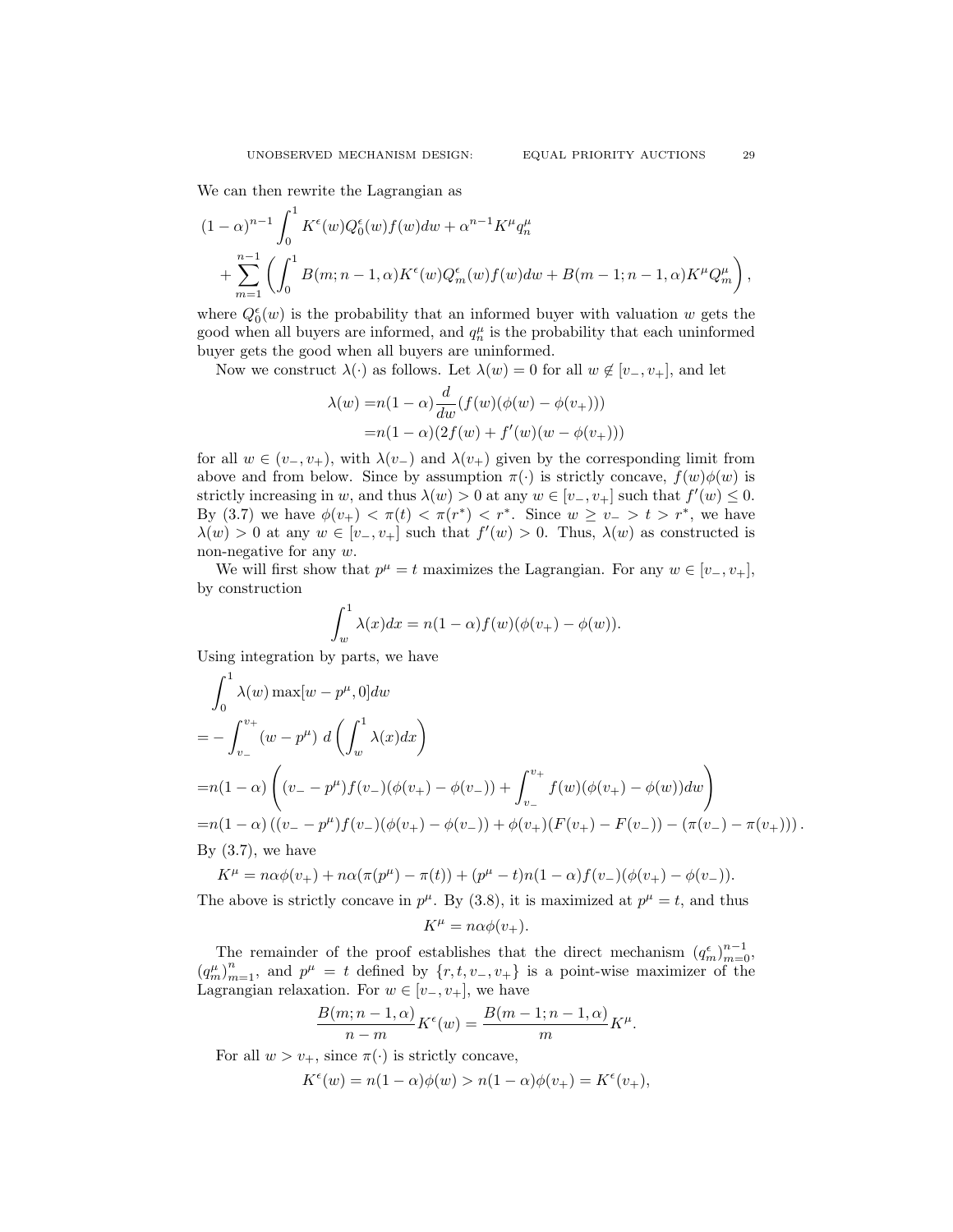and so

$$
\frac{B(m;n-1,\alpha)}{n-m}K^{\epsilon}(w) > \frac{B(m-1;n-1,\alpha)}{m}K^{\mu}.
$$

For all  $w < v_-,$ 

$$
K^{\epsilon}(w) = n(1 - \alpha)\phi(w) + \int_{v_{-}}^{v_{+}} \lambda(x)dx/f(w)
$$
  
=  $n(1 - \alpha)(\phi(w) + f(v_{-})(\phi(v_{+}) - \phi(v_{-}))/f(w)).$ 

We claim that

$$
\phi(w) + \frac{f(v_-)(\phi(v_+)-\phi(v_-))}{f(w)} < \phi(v_+)
$$

for all  $w < v_-,$  and thus  $K^{\epsilon}(w) < K^{\epsilon}(v_+)$  and

$$
\frac{B(m; n-1, \alpha)}{n-m} K^{\epsilon}(w) \le \frac{B(m-1; n-1, \alpha)}{m} K^{\mu}.
$$

To establish the claim, recall that in showing that the constructed multiplier function  $\lambda(w)$  is positive for  $w \in [v_-, v_+]$ , we have proved that  $f(w)(\phi(w) - \phi(v_+))$  is strictly increasing in w for all  $w \geq \phi(v_+)$ . This immediately implies that the claim holds for any  $w \in [\phi(v_+), v_-)$ . For  $w < \phi(v_+)$ , we have

$$
f(w)(\phi(w) - \phi(v_+)) = f(w)(w - \phi(v_+)) - (1 - F(w)) < -(1 - F(w)) < -(1 - F(r^*)),
$$

where the last inequality follows because  $\phi(v_+) < \pi(t) < \pi(r^*) < r^*$ , while

$$
f(v_-)(\phi(v_+) - \phi(v_-)) < f(r^*)\phi(v_+) < f(r^*)r^*,
$$

where the first equality comes from  $f(w)(\phi(w)-\phi(v_+))$  being strictly increasing in w for all  $w \geq \phi(v_+)$ . The claim then follows from the definition of  $r^*$ .

To show that the direct mechanism defined by the equal-priority auction  $\{r, v_-, v_+, t\}$ is a point-wise maximizer of the Lagrangian, we disaggregate  $Q_m(w)$  and write the Lagrangian as

$$
(1 - \alpha)^{n-1} \int_0^1 K^{\epsilon}(w) Q_0^{\epsilon}(w) f(w) dw + \alpha^{n-1} K^{\mu} q_n^{\mu} +
$$
  

$$
\sum_{m=1}^{n-1} \mathbb{E}_v \left\{ \frac{B(m; n-1, \alpha)}{n-m} \sum_{i=1}^{n-m} K^{\epsilon}(v_i) q_m^{\epsilon}(\rho_m^i(v)) + B(m-1; n-1, \alpha) K^{\mu} q_m^{\mu}(v) \right\}.
$$

Fix any realized number m of uninformed buyers such that  $1 \leq m \leq n-1$ , and consider the last term in the above objective function. Suppose that for some realized valuation profile v we have  $v_i > v_+$  for some  $i = 1, ..., n-m$ , but  $q_m^{\mu}(v) > 0$ . By (2.6), we can decrease  $q_m^{\mu}(v)$  marginally by  $dq_m^{\mu}(v) > 0$  and increase  $q_m^{\epsilon}(\rho_m^i(v))$ by  $mdq_m^{\mu}(v)$ . Since

$$
\frac{m}{n-m}B(m;n-1,\alpha)K^{\epsilon}(v_i) > B(m-1;n-1,\alpha)K^{\mu},
$$

the effect on the seller's revenue is strictly positive. Therefore,  $q_m^{\mu}(v) = 0$  for any v such that  $v_i > v_+$  for some  $i = 1, ..., n-m$ . Further, since  $K^{\epsilon}(w)$  is strictly increasing for  $w > v_+$ , we have  $q_m^{\epsilon}(\rho_m^i(v)) = 1$  for  $v_i = \max[v_1, \ldots, v_{n-m}]$ . Finally, since

$$
\frac{B(m; n-1, \alpha)}{n-m} K^{\epsilon}(w) \le \frac{B(m-1; n-1, \alpha)}{m} K^{\mu}.
$$